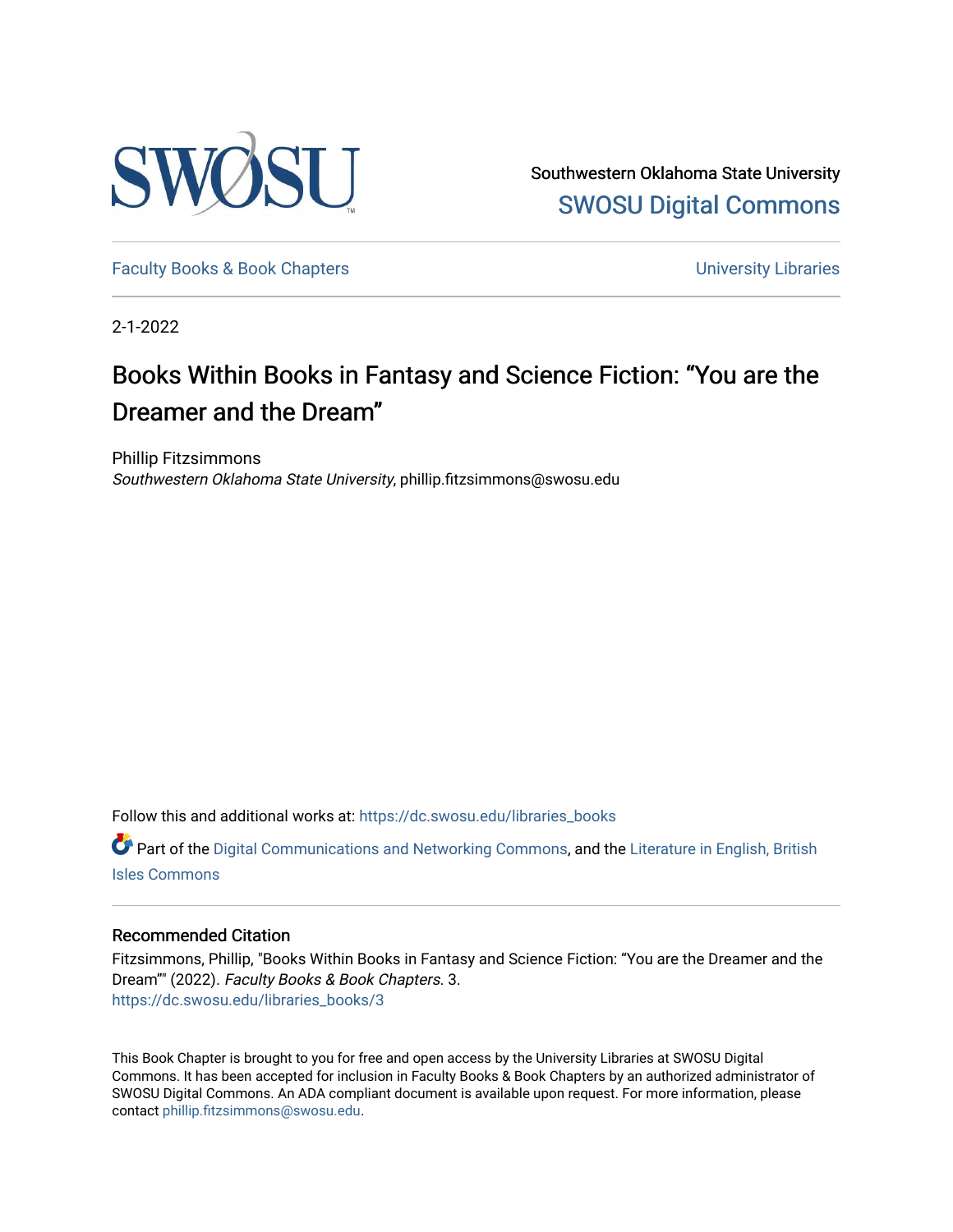# **Books Within Books in Fantasy and Science Fiction: "You are the Dreamer and the Dream"**

*Phillip Fitzsimmons*

HIS CHAPTER DISCUSSES BOOKS that exist only within works of science fiction and fantasy—what the "List of Fictional Books" THIS CHAPTER DISCUSSES BOOKS that exist only within works of science fiction and fantasy—what the "List of Fictional Books" on Wikipedia calls a "fictional book" and what Claire Fallon calls "invanted books" in her article calls "invented books" in her article for the *Huffpost* website, "Fictional Books Within Books We Wish Were Real."1 When done well, these books can act as keystones<sup>2</sup> to the structure of both the stories and the worlds in which they appear. Some books become elements of their stories and imaginative worlds comparable to other story-telling elements such as character development, plot, dialogue, or scene. An interesting commonality of the "invented books" mentioned above is that they have heroes who are each engaged with books that describe the worlds in which the heroes are living and the books exist.

Examples include the works of H. P. Lovecraft, such as the novella *The Dunwich Horror* [*Dunwich*] in which the contents of the *Necronomicon* are studied and quoted by both sorcerers and heroes, the former to destroy the world and the latter fighting to protect it. In *The Man in the High Castle* [*High Castle*] by Philip K. Dick, the reader sees a world in which the Axis powers won World War II and Japan occupies the West Coast while Germany occupies the East Coast of the United States. In this world there is a popular underground novel titled *The Grasshopper Lies Heavy* that is an alternative history in which the Allies

<sup>1</sup> For alternatives to the *Wikipedia* page "List of Fictional Books," George A. Kennedy in Chapter 1 *An Overview of Fictional Fiction* expresses his indebtedness to www.invisiblelibrary.com, which cites "Over one thousand imaginary writers and titles" (Kennedy 18). The page describes itself as "a collection of books that only appear in other books. Within the library's catalog you will find imaginary books, pseudobiblia, artifictions, fabled tomes, libris phantastica, and all manner of books unwritten, unread, unpublished, and unfound." Another source for such books is a contemporary blog, *The Invisible Library.*

<sup>&</sup>lt;sup>2</sup> It is appropriate to credit Verlyn Flieger as the inspiration for this use of the keystone and arch metaphor, which she used to describe J. R. R. Tolkien as the keystone supporting the contradictions in his written and spoken words in her keynote address "The Arch and the Keystone" at Mythcon 50, now published in *Mythlore* #135.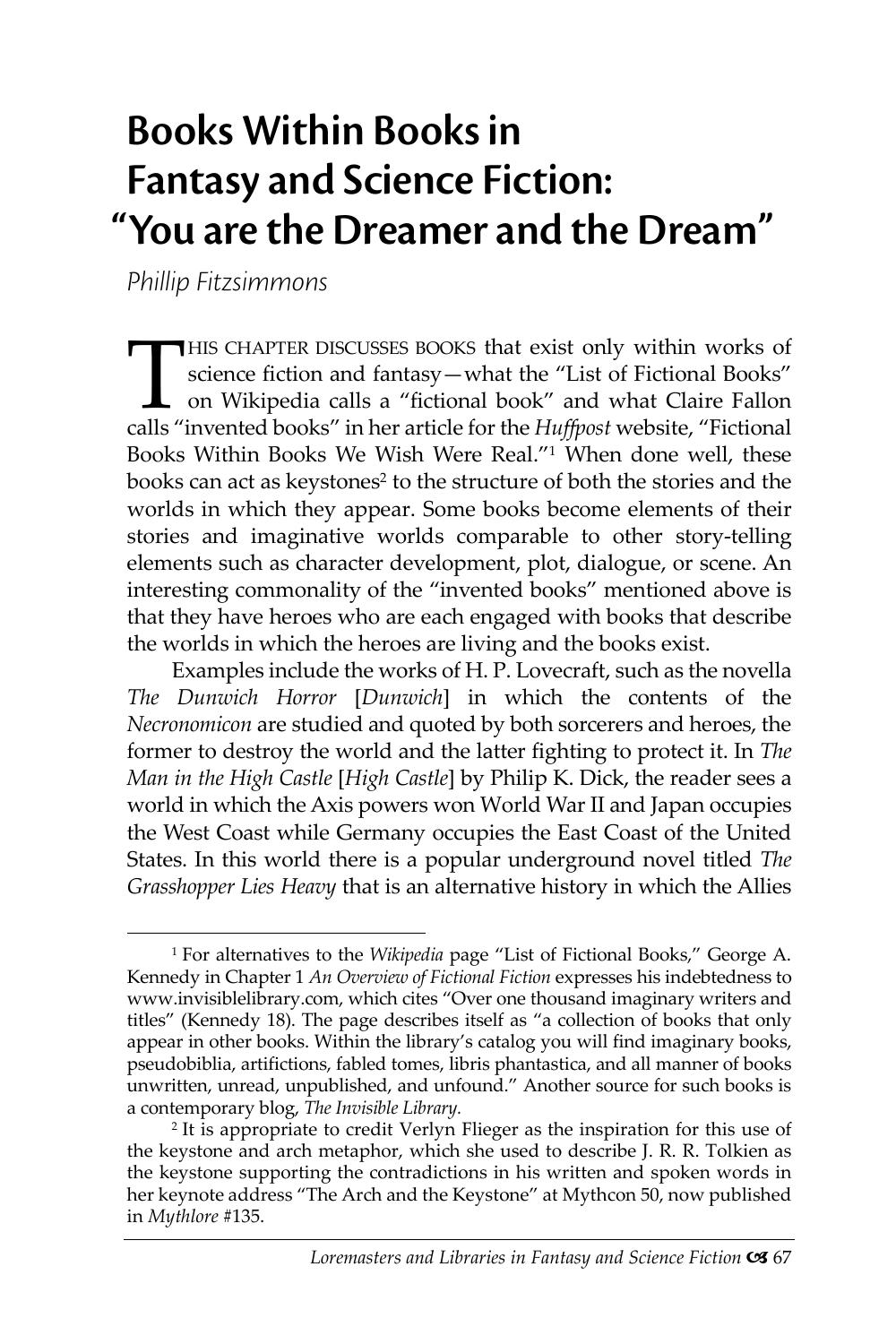won the war, and, as with many other Philip K. Dick stories, characters slip between realities.

Finally, there are the novellas of the 1950s story-character and aspiring science fiction writer Benny Russell, who first appears in the *Star Trek: Deep Space Nine* [*DS9*] television episode "Far Beyond the Stars" ["Beyond"]. Russell writes stories about his imaginative creation, Captain Benjamin Sisko, who commands the space station Deep Space Nine. In the episode Russell is confused by his experience of being the alter-ego of his creation Sisko throughout an extended ordeal of racism, assault, and professional disappointment. He asks a street preacher about his own identity, and the answer he receives is, "You are the dreamer and the dream" ("Beyond"). In the frame story of the episode, when Benjamin Sisko is revived from a seizure, he is equally disturbed by the thought that he, Benjamin Sisko, a Star Fleet officer and commander of the space station, could be the product of an author's imagination. Both items, "invented books" and heroes living within the worlds they have dreamed about, satisfy J. R. R. Tolkien's standards of good fantasy writing as described in his essay "On Fairy-stories." His standard requires that the writer make ideas that are equivalent to a phrase, such as "the green sun," go beyond being a mere imaginary concept but instead develop into an integral part of a world that is so consistent that it inspires "secondary belief" within the reader. Tolkien called this "a kind of elvish craft" and wrote that "when [such difficult tasks] are attempted and in any degree accomplished then we have a rare achievement of Art: indeed narrative art, story-making in its primary and most potent mode" (61). This chapter argues that the "invented books" described above meet Tolkien's high standard for good fantasy writing in the stories in which they reside and the worlds they create.

It is necessary to include a word about George A. Kennedy's academic work *Fictitious Authors and Imaginary Novels in French, English, and American Fiction from the 18th to the Start of the 21st Century* [*Authors*], which is both an erudite and witty treatment of imaginary authors and their "invented books." Kennedy compares earlier examples with contemporary uses of stories within stories, which were:

> set in a narrative framework that supplies an occasion for their being told. The imaginary work […] allegedly taken from a *printed* source […] is a development in a different direction, in that the larger narrative framework into which it is inserted is the more important part of the book, to whose plot, characterization, theme, or meaning in the built-in story may contribute in some way. (6)

He goes on to explain that the "built-in fiction" of today is "realistic," often functions as satire, and raises questions about the primary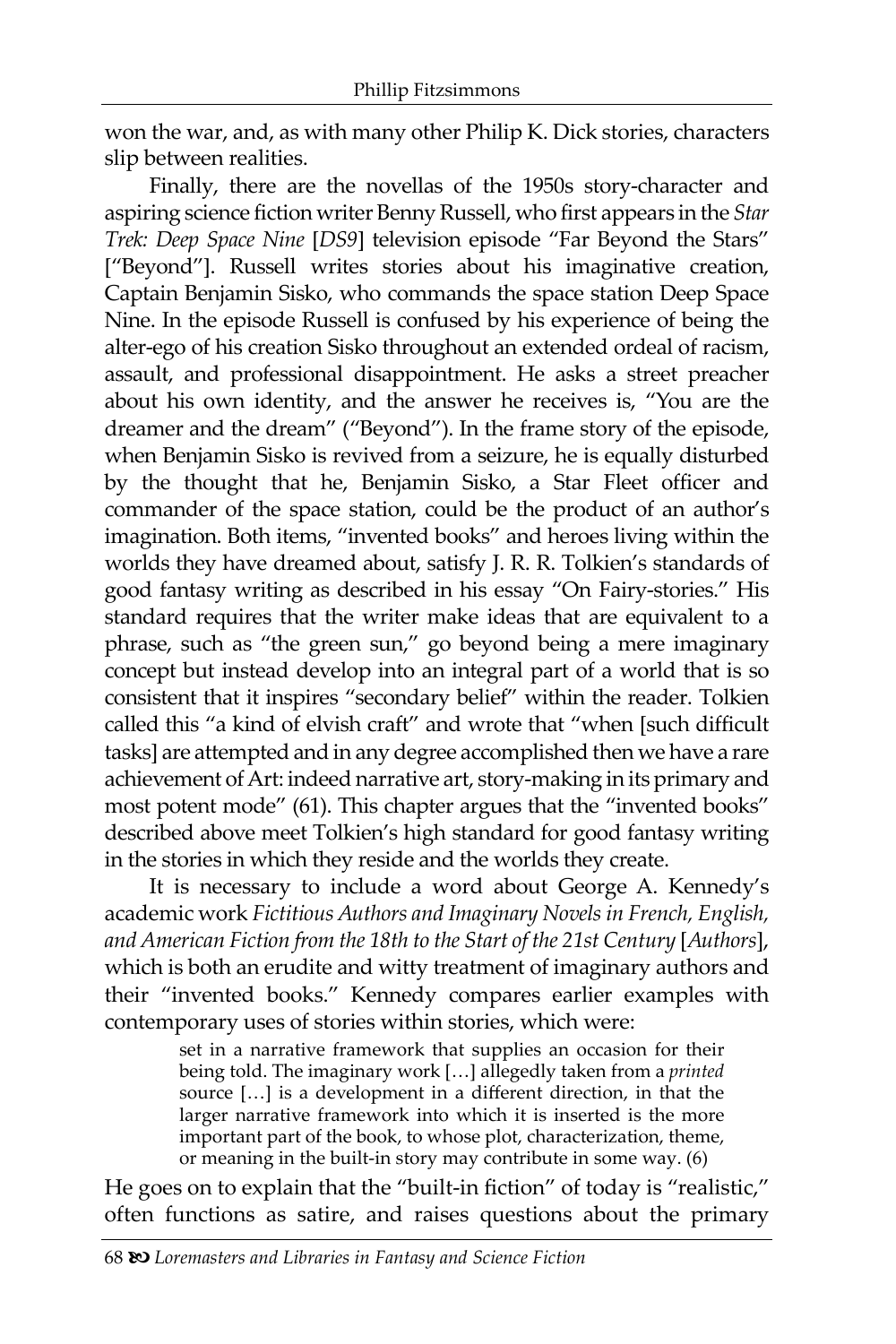narrative voice or reality of the work (1–7). Kennedy delves much more deeply into the topic of "built-in fiction," what this chapter refers to as "invented books," than is appropriate here. The authors described in this study are not addressed in Kennedy's book, but this quotation still sets up the question of what the function of "invented books" are for H. P. Lovecraft, Phillip K. Dick, and the writers of *Deep Space Nine*. For example, in Lovecraft, there was always an underlying puckish humor in his enumeration of obscure occult authors and titles in his stories, though I would not say that it was intended as satire or blatant humor, or any of the other functions described by Kennedy. Any of these functions would have distracted the reader from the frightful seriousness and experience of personal endangerment for the characters in the world Lovecraft created. Any such distraction from the horror and impending doom that his stories present would have made Tolkien's "secondary belief" impossible for the reader.

The use of "invented books" in real-world novels is a storytelling device used for a variety of purposes; $3$  as Kennedy states above, they also represent degrees of significance within their storyworlds and are found in a variety of genres of fiction. The following list of titles represents this variety. Some are works in which the "invented books" are integral to their stories and their worlds, while others are mentioned in passing by narrators but are not necessary to the story or world in which they reside. Examples of works that are integral to their story-worlds include: Italo Calvino's *If on a Winter's Night a Traveler* (magical realism); Arthur Conan Doyle's Sherlock Holmes stories (mystery, presented as case studies written by the character Dr. John H. Watson); William S. Burroughs's *The Ticket That Exploded* (experimental fiction, composed using the cut-up technique); Samuel R. Delany's *Dhalgren* (experimental science fiction, with a circular text that concludes where the novel began); Douglas Adams's *The Hitchhiker's Guide to the Galaxy* (humorous science fiction); Herman Hesse's *The Glass Bead Game: Magister Ludi* (futuristic traditional fiction, an invented biography and bildungsroman of the hero); Frank Herbert's *Dune* books (science fiction space opera, contains epigraphs from other works of the narrator, Princess Irulan); Adam Rex's *The True Meaning of Smekday* (YA science fiction, an invented book-length school essay contest entry including a comic book created by the heroine); and, finally, J. R. R. Tolkien's principal works (fantasy, represented in the fictive Red Book of Westmarch)*.*

<sup>3</sup> See also Fisher in this volume.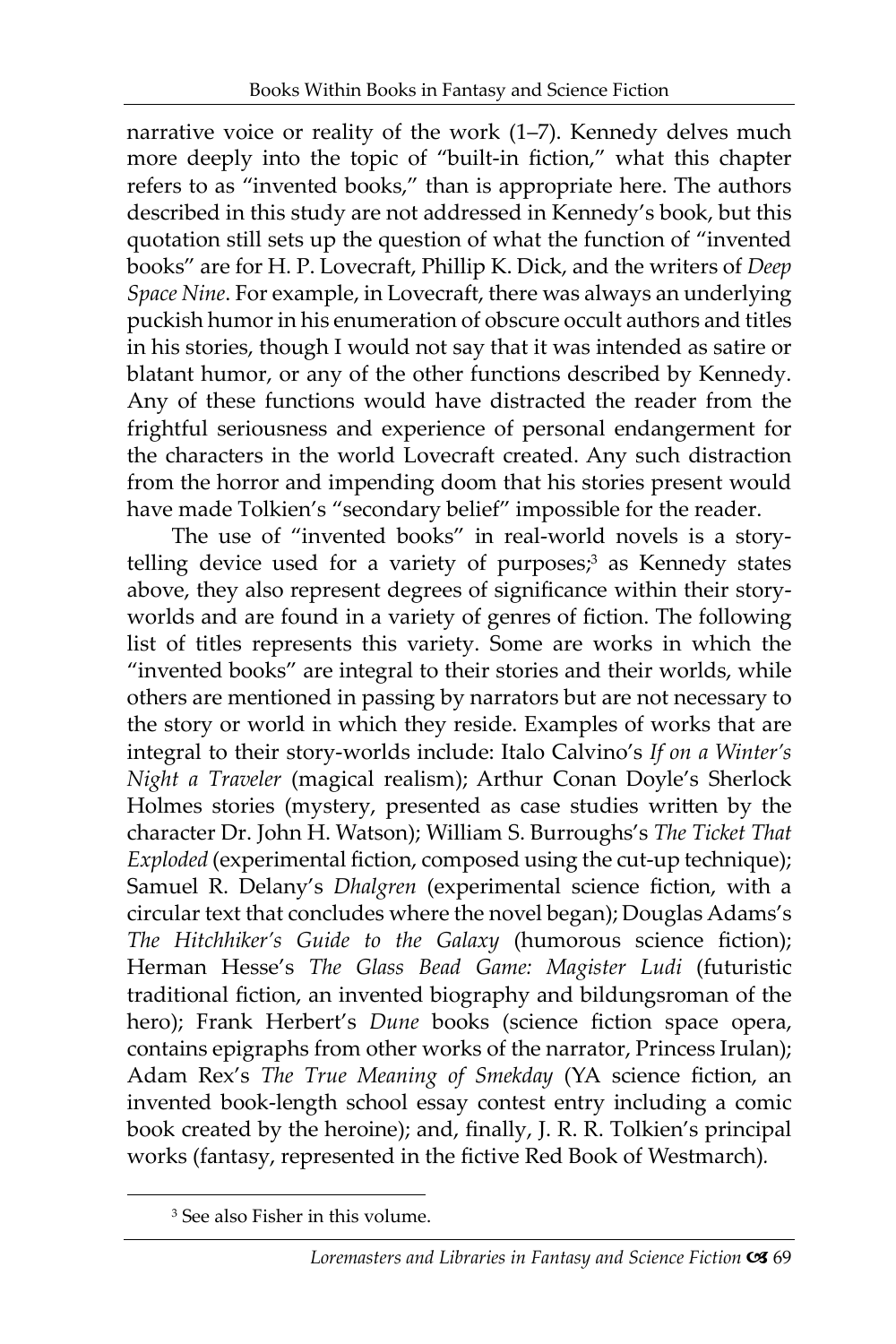In contrast, other novels contain "invented books" that are only mentioned in passing. They are props needed for the plot and add texture to the story-world but do not contribute as a keystone to the stories or to the worlds in which they exist. Examples include Owen Barfield's *Excerpta* in *The Silver Trumpet*: C. S. Lewis's *Is Man a Myth?, Nymphs and Their Ways*, and other titles on Mr. Tumnus's bookshelf in *The Lion, the Witch and the Wardrobe*; and Arthur Conan Doyle's many titles of books written by Sherlock Holmes on topics of interest to crime investigators, especially *On the Study of Tobaccos and their Ashes*, mentioned throughout the Holmes canon.

As stated above, "invented books" found in real-world novels vary in function and significance to their story-worlds. H. P. Lovecraft, Philip K. Dick, and *Deep Space Nine* offer examples of such outstanding uses of the "invented book" and "the dreamer being the dream" tropes in 20th-century science fiction and fantasy that the stories do engender "secondary belief" in their readers. Together, these three examples represent a century's use of these devices in science fiction and fantasy: H. P. Lovecraft, the early part of the century (1890–1937); Philip K. Dick, the middle (1928–1982); and *Deep Space Nine,* the end (1993–1999). It should be noted that *Deep Space Nine* originally presented its stories through the media of television, and, in doing so, it represents a later stage in the evolution of storytelling technology, from the early days of pulp magazines to the present time of multi-media fantasy and science fiction productions.

### **H. P. Lovecraft**

A search for the *Necronomicon* in the *Complete Collection of H. P. Lovecraft* [*Lovecraft*] returns sixty-nine instances of the title from throughout his canon, and the *Necronomicon* is only one of nineteen invented book titles referenced throughout his works according to the "List of Fictional Books" on Wikipedia. A reading of Lovecraft reveals many functions of having his characters refer to and quote from the *Necronomicon* in his stories. Within the story-world, the characters reading the *Necronomicon* are either innocent scholars interested in the occult, or they are sorcerers intent upon personal power, immortality, or the destruction of the world. Two of Lovecraft's stories that contain both heroic and villainous scholars and who consult and recite from the *Necronomicon* are *The Dunwich Horror* (1929) and "The Thing on the Doorstep" ["Doorstep"] (1937).

*The Dunwich Horror* is the story of the villain Wilbur Whateley, born of an unknown father in the country out near Dunwich village,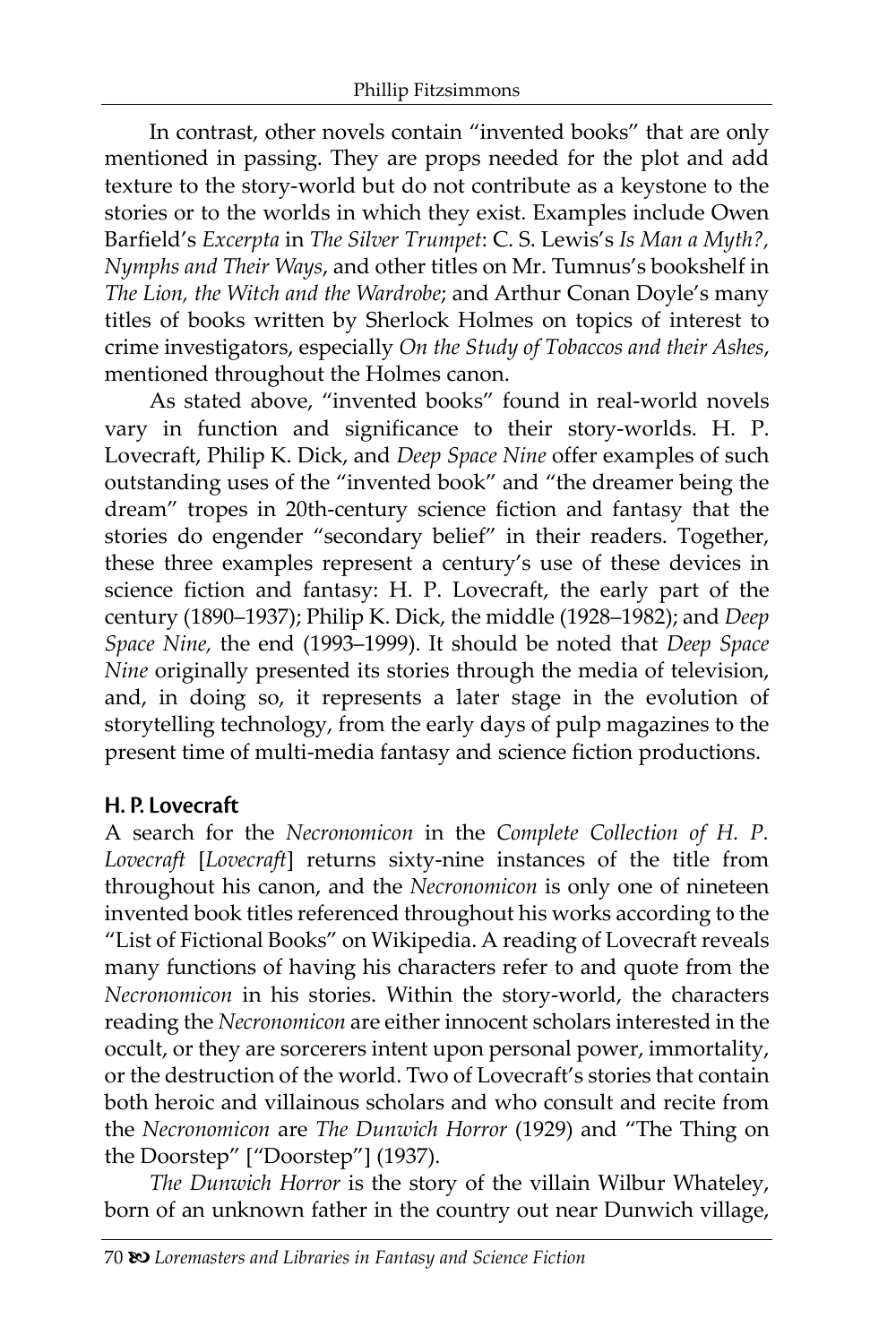Massachusetts. He is raised and educated by his grandfather who has the ambition that his grandson will call evil creatures into their dimension to destroy the world. The boy grows quickly and becomes known as the Wizard Whateley. A description of the ancient books, course of study, and mysterious preparations for the developing magic of young Wilbur Whateley make up the beginning of the story. Lovecraft's skill in describing these preparations gives depth and realism to the world of his story. The sixteen-year-old Wilbur Whateley's purpose is to discover and use the magical "formula or incantation containing the frightful name *Yog Sothoth*" (*Dunwich* 111) found in the *Necronomicon* to call forth monstrous creatures from another dimension for the destruction of humanity.

His purpose comes to the attention of Dr. Henry Armitage of the Miskatonic University Library, when Wilbur Whateley visits the library to consult its Latin copy of the *Necronomicon* to compare it with his grandfather's imperfect English translation. Armitage comes to understand Whateley's purpose when he sees which passages the young scholar consults. The librarian refuses Whateley's request to allow him to take the book home for consultation in the work of perfecting his occult experimentations. At that point, Armitage realizes that much more is at stake and that he is not seeing mere rustic superstition. Lovecraft outlines the hero's actions:

> (His t)alks with several students of archaic lore in Boston, and letters to many others elsewhere, gave him a growing amazement which passed slowly through varied degrees of alarm to a state of really acute spiritual fear. As the summer drew on he felt dimly that something ought to be done about the lurking terrors of the upper Miskatonic valley, and about the monstrous being known to the human world as Wilbur Whateley. (113)

By this time there are reports of a destructive invisible monster lurking in the Dunwich region. The first phase of the incident described by the narrator as the "Dunwich Horror" occurred during the night several weeks after Wilbur Whateley's visit to the Miskatonic University Library. Whateley is killed by a guard dog while attempting to steal the *Necronomicon* from the library. The dying Wilbur Whateley is described as follows:

The thing that lay half-bent on its side in a foetid pool of greenishyellow ichor and tarry stickiness was […] [a]bove the waist […] semi-anthropomorphic […]. Below the waist, though, […] all human resemblance left off and […] from the abdomen a score of long greenish-grey tentacles with red sucking mouths protruded limply […]. Their arrangement was odd, and seemed to follow the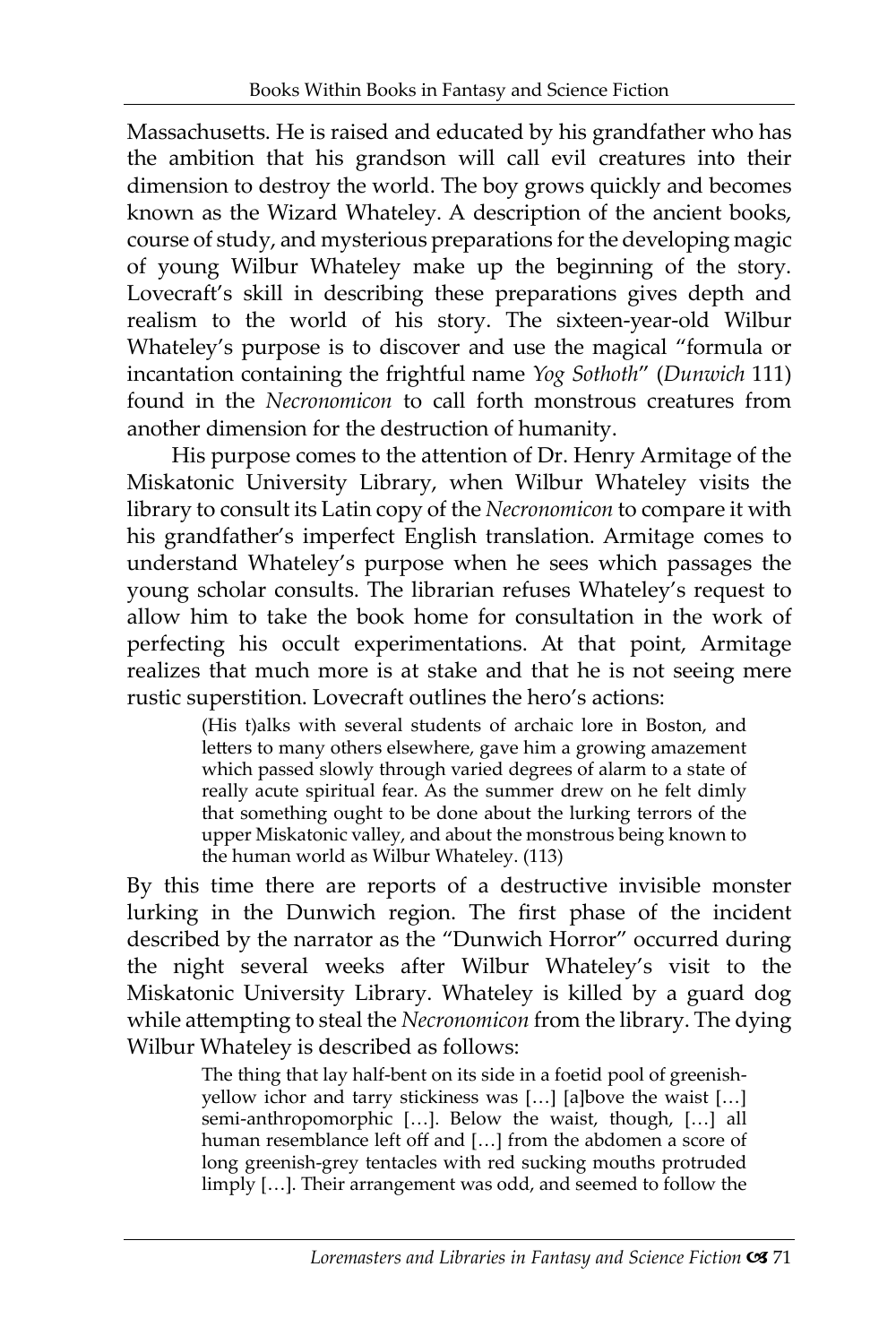symmetries of some cosmic geometry unknown to earth or the solar system. (111–15)

Wilbur Whateley dies reciting the *Necronomicon*: "These fragments, as Armitage recalls them, ran something like '*N'gai, n'gha'ghaa, buggshoggog, y'hah; Yog-Sothoth, Yog-Sothoth…'* They trailed off into nothingness as the whippoorwills shrieked in rhythmical crescendos of unholy anticipation" (115).

The whippoorwills are psychopomps excited as they prepare to carry off Wilbur Whateley's soul, while the recitations from the book have the same feel as Gandalf's reading from the One Ring at the beginning of *The Fellowship of the Ring*. In this passage, he explains that, "The letters are Elvish, of an ancient mode, but the language is that of Mordor, which I will not utter here" (I.2.50). Gandalf's comment leaves the sound of the language of Mordor to the imagination of the reader (until it is later recited in the original Black Speech in Rivendell), which would probably have a family resemblance to the last death recitations of the Wizard Whateley from the floor of the Miskatonic University Library. The ritual recitation in Lovecraft's story and the description of the language of Mordor in Tolkien's novel contribute to the depth of the world-building of their stories. That depth arises from the sense engendered in the reader that the words originate from a real and living people, language, and literature, resulting in "secondary belief" in the story-world.

After the death of Wilbur Whateley, law enforcement authorities find a ledger in his house written in an unknown syllabary and language. Armitage's research at this point focuses upon cracking the code of the symbols and discovering in what language the ledger is written so that he can understand the plans of the late Wilbur Whateley. When he cracks the code of the ledger, he finds it to be encrypted English. He assembles a study group of three students of folklore to do bibliographic and chemical research. They help him to plan, prepare, and carry out a response to the newly discovered threat Wilbur Whateley has unleashed. After the death of the young sorcerer, there are increased reports of an invisible monster raging through the Dunwich countryside, leaving giant footprints, eating livestock, destroying houses, and killing their occupants. *The Dunwich Horror* ends with the four scholars and local residents confronting the invisible monster while it is on a killing spree. A chemical spray allows them to briefly see where the monster is, and then Armitage recites incantations that result in its destruction. Visible upon its death, the monster is seen to be a giant creature with a proportionally large duplicate of Wilber Whateley's head and face. Fortunately, only one creature was released into their dimension before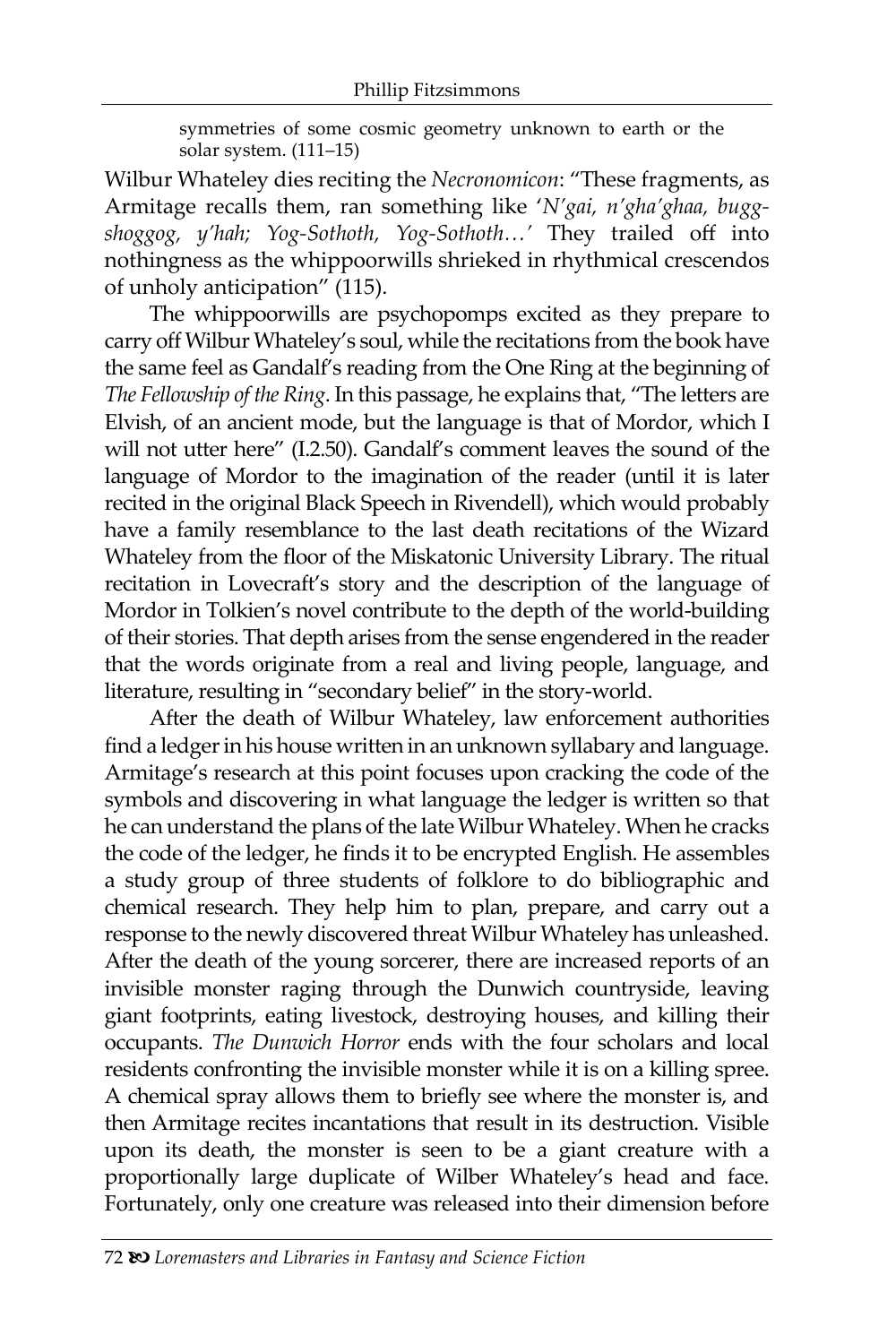Wilbur Whateley's death put an end to his plans. In this story, the use of the *Necronomicon*provides information about the imagined world to both the characters and the reader. It informs the characters about the meaning of what they see and explains the workings of the extraordinary phenomena they perceive. Descriptions of the process of research, study, and use of information, first by the Wizard Whateley, to bend the world to his will, and then by the hero and his team to protect the world, provide a lesson in the value and power of words, books, and research. This presentation of empowerment through scholarship rings true with the reader's experience from our world and is another detail that contributes to the reader's "secondary belief" in the imaginary world.

Two other Lovecraft stories that include characters who study "invented books" are "The Thing on the Doorstep" (1937) and *The Case of Charles Dexter Ward* (1941) [*Ward*]. Each tells the story of a bright young man who has been drawn into the study of the occult and ultimately led to the *Necronomicon*. In "The Thing on the Doorstep," Daniel Upton narrates the story of how he avenges his best friend, the gifted but naive Edward Derby, whose life is undone as a result of his occult studies. Derby becomes involved with Asenath Wait, literally falls under her magical spell, and marries her. By the end of the story, the reader discovers that Asenath's father, Ephraim Wait, psychically possesses her. He animates her physically to attract and marry Derby and then discards her when he moves on to the next stage of his plan to take the body of Edward Derby as his own so that he can continue his immortal existence as a man. In this story, the victims and the villain are all three students of the occult and use the information within the books, including the *Necronomicon*, to bend the world to their wills. At one point, Ephraim Wait flaunts who he really is to Daniel Upton, the narrator, while in possession of the body of Edward Derby in an asylum, as he patiently waits to be released by the hospital doctors. Daniel Upton resolves the story with a description of how he ends the immortality of Ephraim Wait and avenges his friend.

The novella *The Case of Charles Dexter Ward* has similarities to the previously discussed stories. It describes the discovery, research, and actions of Dr. Marinus Bicknell Willett, the family friend and physician of the young Charles Dexter Ward. In this story, the victim falls under the influence of the spirit of his ancestor, the wizard Joseph Curwen, whom he discovers while doing antiquarian and genealogical research. Under the influence of the evil spirit of his ancestor, Charles Dexter Ward does extensive, international bibliographic and laboratory study to recreate the underground research of his ancestor with the aim of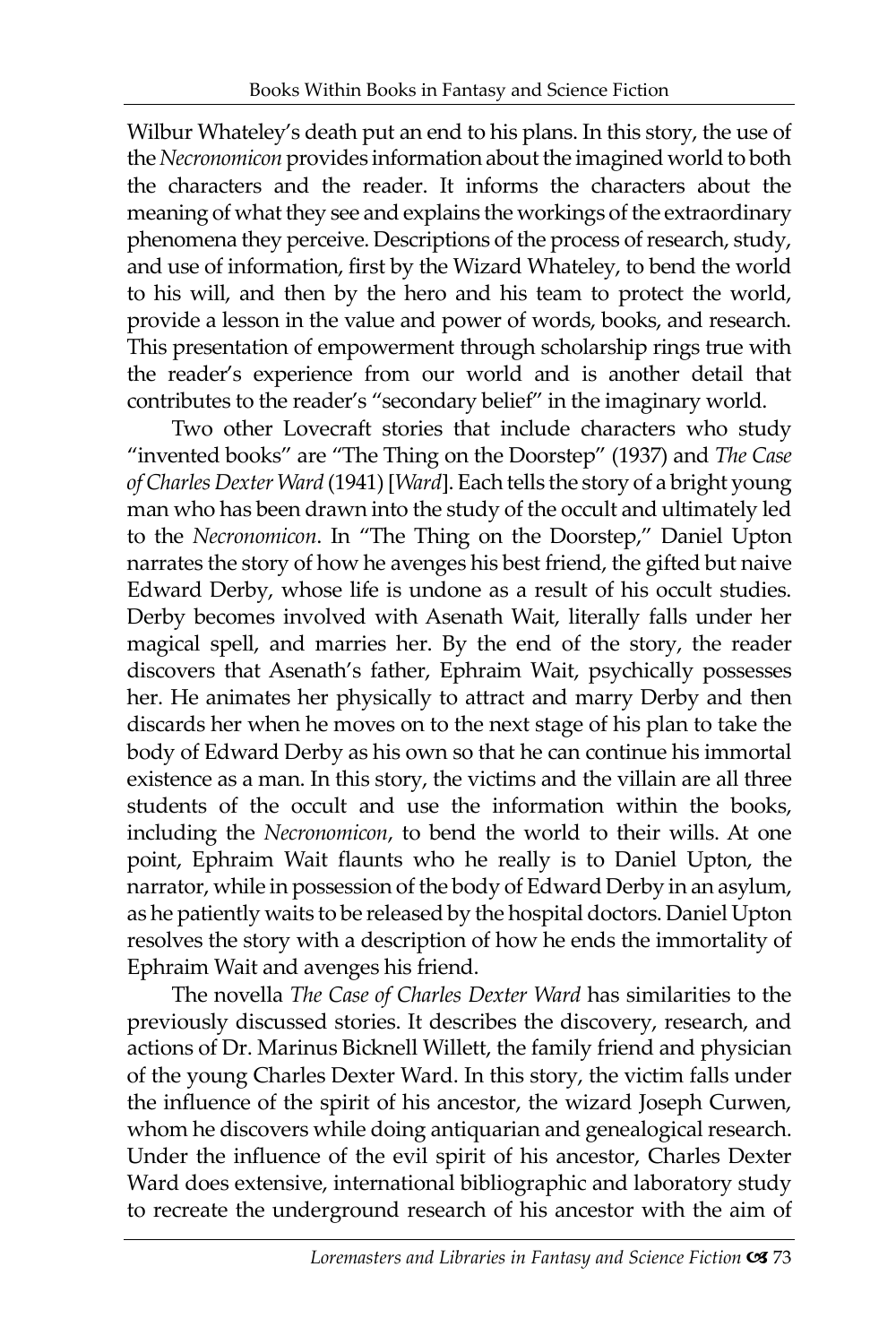resurrecting Joseph Curwen and establishing his ancestor's immortality. Much like *The Dunwich Horror*, the family friend and physician Dr. Willett responds to what he sees by performing his own research of occult books, and, with the help of Ward's father, he confronts and defeats the evil spirit. He uses lengthy incantations that are reproduced in the novella. All three stories do an excellent job of using the "invented book" as a keystone to support the imaginary world of the stories of H. P. Lovecraft.

Another story about the greed for immortality that begins with a youthful love of antiquities and genealogical research is *The Shadow Over Innsmouth*. It describes the decline of the people of the remote town of Innsmouth, who have given in to the temptation of seeking immortality. The story shows the reader that the cost of immortality is to be transformed physically and mentally into fish-like creatures. The unnamed hero of the story discovers through his extensive research that he is related to Captain Obed Marsh, the patriarch of the original family that made the pact to become immortal. Interestingly, the hero is drawn to join the people of Innsmouth despite knowing the costs of that decision.

A story that shows a combination of the study of occult books and of dreams shaping reality is "The Dreams in the Witch House" (1933). It tells the story of the mathematics student Walter Gilman of Miskatonic University who studied "Non-Euclidean calculus and quantum physics" and folklore in an attempt to "trace a strange background of multi-dimensional reality behind the ghoulish hints of the Gothic tales" (296). The direction of his studies is inspired by the mysteries of the antiquated city of Arkham, his reading of many occult books listed in the story—the *Necronomicon* among them—and his study of local court records. Gilman moves into a house that was inhabited in the 1700s by the witch Keziah Mason and her familiar Brown Jenkin, a rat with the face of a bearded old man having four hands in the place of paws. Gilman reads in the court records that, during Keziah Mason's witchcraft trial, she "told Judge Hathorne of lines and curves that could be made to point out directions leading through the walls of space to other spaces beyond […]. Then she had drawn those devices on the walls of her cell and vanished" (297).

Gilman examines the walls of Keziah Mason's former living quarters for evidence of the "lines and curves" that she used to transcend space. Gilman suffers from a fever but pushes forward with his studies despite the illness. He progresses in his research and receives visitations from Keziah Mason and her familiar. Gilman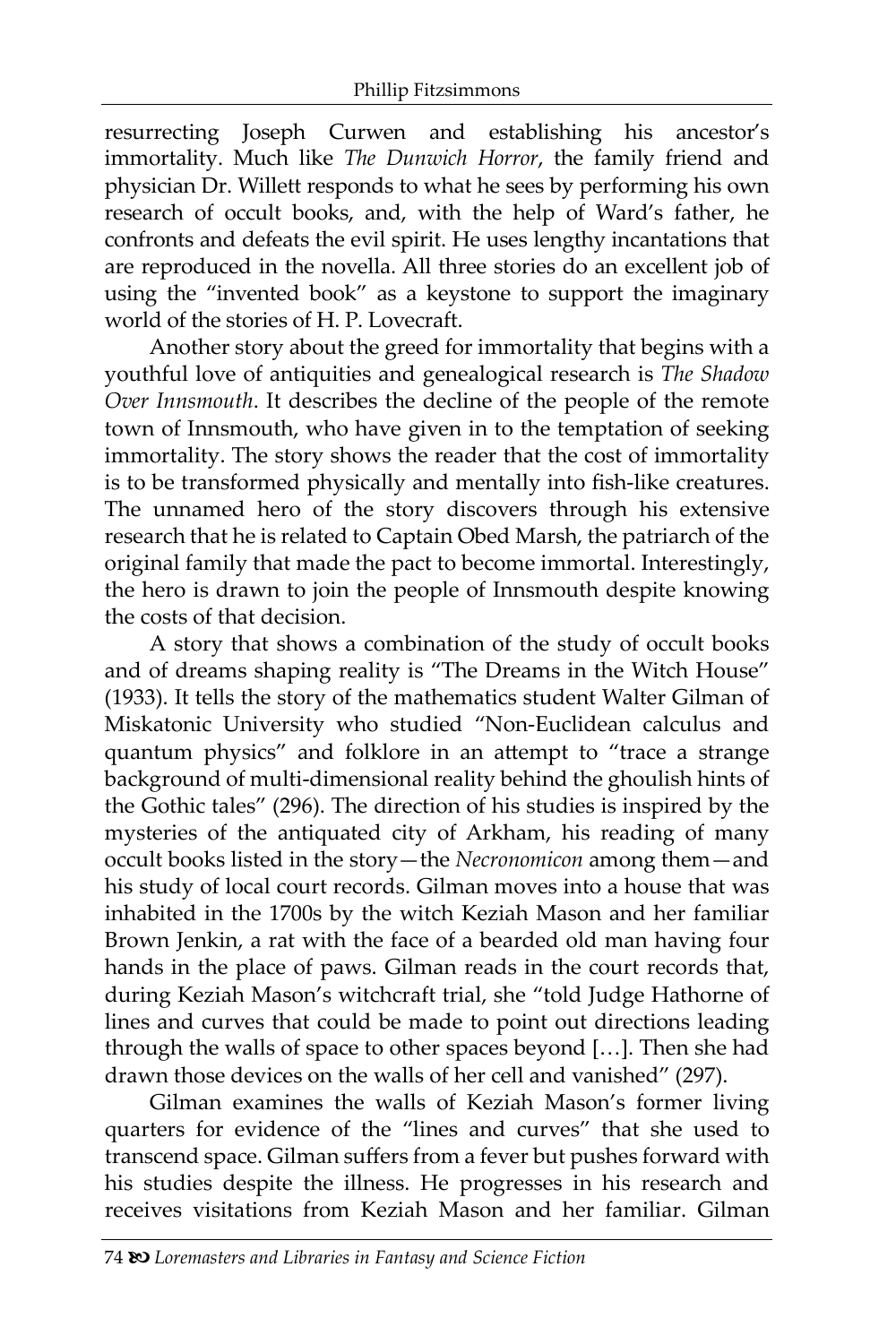learns the answers to his questions about mathematical constructs and the ability to pass through to other dimensions. Keziah Mason manipulates Gilman while he is weakened by fever and takes him with her during night-time ramblings of the city. Her goal is to indoctrinate him into all of her secrets if he will submit to her demonic master. The story ends with a physical confrontation between Gilman, the witch, and her familiar when he learns that he has attended the death of a child during their night-time ramblings while mesmerized. He fights the witch when she attempts to force him to participate in the ritual sacrifice of another child. Later, as is seen in other Lovecraft stories, a library of occult books and paraphernalia is discovered by workmen when the house is being demolished.

Impossible lines and angles are often descriptors of the architecture of buildings, places, and objects throughout the work of Lovecraft. They indicate a connection to other occult dimensions. Such impossible geometries are part of the description of an entryway between dimensions in "The Call of Cthulhu," and they are included in descriptions of the architecture of the ancient, deserted city in *At the Mountains of Madness*, of jewelry in *The Shadow Over Innsmouth*, and the body of Wilbur Whateley, as seen in the quotation above from *The Dunwich Horror*. Unusual geometries are recurring details within the works of Lovecraft that become a structural touchstone, which makes his world magical, multi-dimensional, and self-consistent, and which also gives it a frightening and believable depth.

Similar to the way in which Sisko's alter ego Benny Russell is both the "dreamer and the dream" in the episode "Far Beyond the Stars" ["Beyond"] from *Deep Space Nine*, most of Lovecraft's Randolph Carter Stories describe the hero as an "old dreamer" who has the ability to physically explore different levels of dreamlands and then return to the waking world. These stories include "The Silver Key," written in 1926 and published in 1929; the novella *The Dream-Quest of Unknown Kadath*, completed in 1927 but unrevised and unpublished until 1943, after Lovecraft's death; and "Through the Gates of the Silver Key," cowritten during 1932 and 1933 and first published in 1934. "The Silver Key" is the most satisfying of the Randolph Carter dream stories. It describes his abilities as an "old dreamer" to explore dreamlands, explains how he lost his gift by accepting a modern scientific understanding of the world, and recounts the process he goes through to regain his former ability. "The Silver Key" dramatizes a character who is both the dreamer and the dream and shows a connection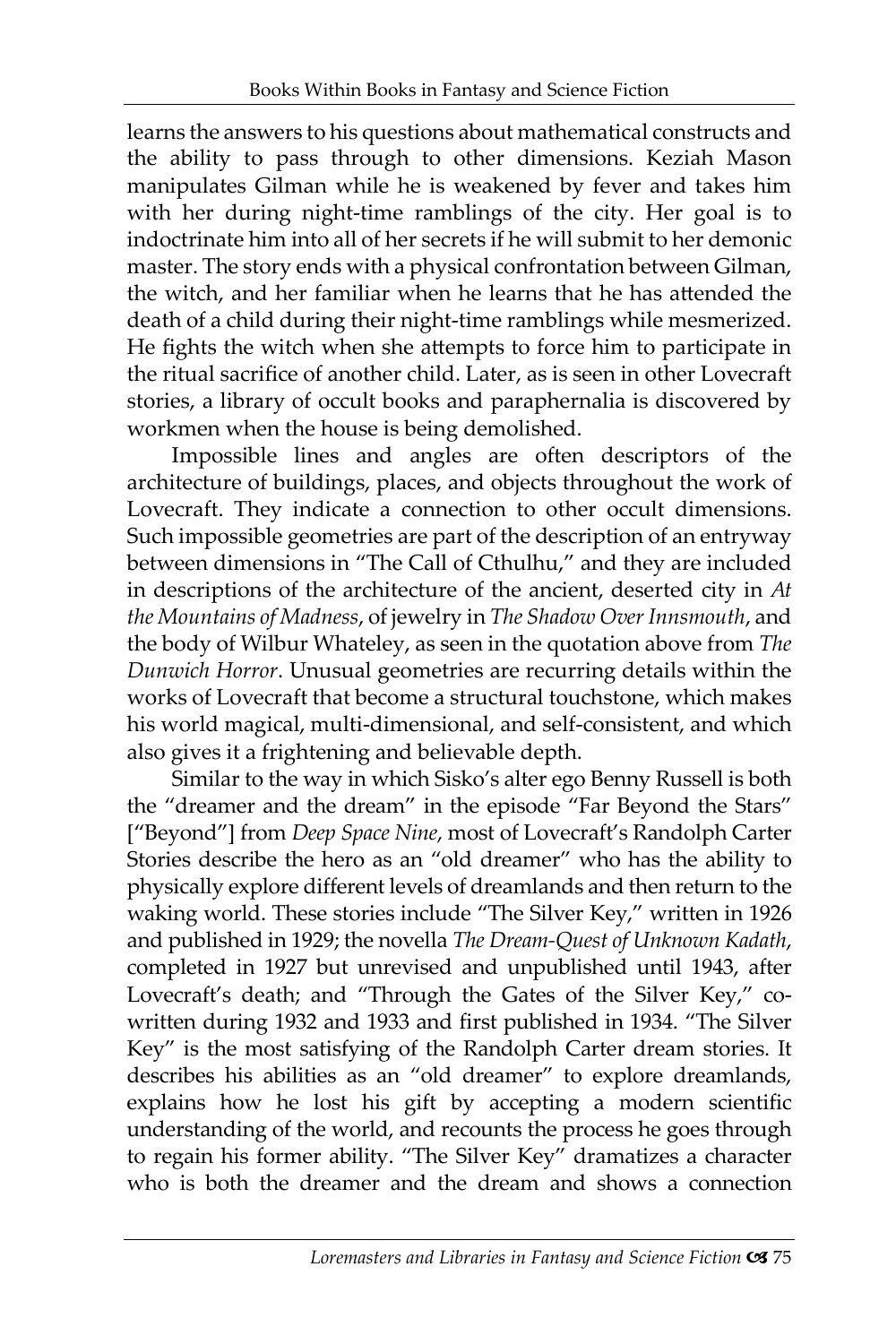between dreaming, scholarship, and the shaping of the world of the hero with his dreaming.4

Related to the phenomenon of the "invented books" of storyworlds are books from the real world that add to or support the imaginative world of authors such as H. P. Lovecraft. Among them are the works of Charles Fort (1874–1932), mentioned twice in Lovecraft's works—in a minor work, "The Descendent," and in a novella, *The Whisperer in the Darkness*. In both cases, Fort's books are described as an example of the type of occult or fringe books Lovecraft's characters read. On the face of it, these passing references should not be significant. However, reading his work reveals that this slightly older contemporary of Lovecraft described essential characteristics of the world that Lovecraft created in his stories. Similar strange phenomena described in Fort's work also appear in Lovecraft's writings. Both writers include unconventional ideas, such as the belief that objects and creatures pass through thin places in our universe from other dimensions. Lovecraft's stories that include this idea are *The Dunwich Horror*, "Dreams in the Witch House," "The Colour Out of Space," and the novella *The Whisperer in the Darkness*. This novella opens with a description of newspaper reports of the discovery of the bodies of unearthly creatures found in Vermont rivers during historic floods. The character Albert N. Wilmarth, literature professor, folklorist, and rationalist, is drawn into the frightening reality that the Earth is being mined for a "rare metal" by interstellar aliens. This revelation occurs at the end of a series of events that begins when he writes rationalist responses to newspaper reports about the strange dead creatures. Another similarity of Lovecraft's stories to the works of Charles Fort is the idea that there is evidence that our planet was once habited by creatures from other worlds and that one day they will return to mete out our destruction.

Charles Fort's *The Book of the Damned* [*Damned*] presents to the reader a world of strangeness that could have been written by Lovecraft. Fort gives verisimilitude to his claims by paraphrasing articles from science periodicals and newspapers and providing informal citations to the items. His data are stories that describe the purported phenomena of falling fish, frogs, blood, black snow, and other items coming from the sky like rain all over the world. He describes found items having odd properties that suggest they were made by aliens or giants. He theorizes that there are other worlds near our own, but in other dimensions, and that the things falling from our skies came through

<sup>4</sup> See Fisher in this volume.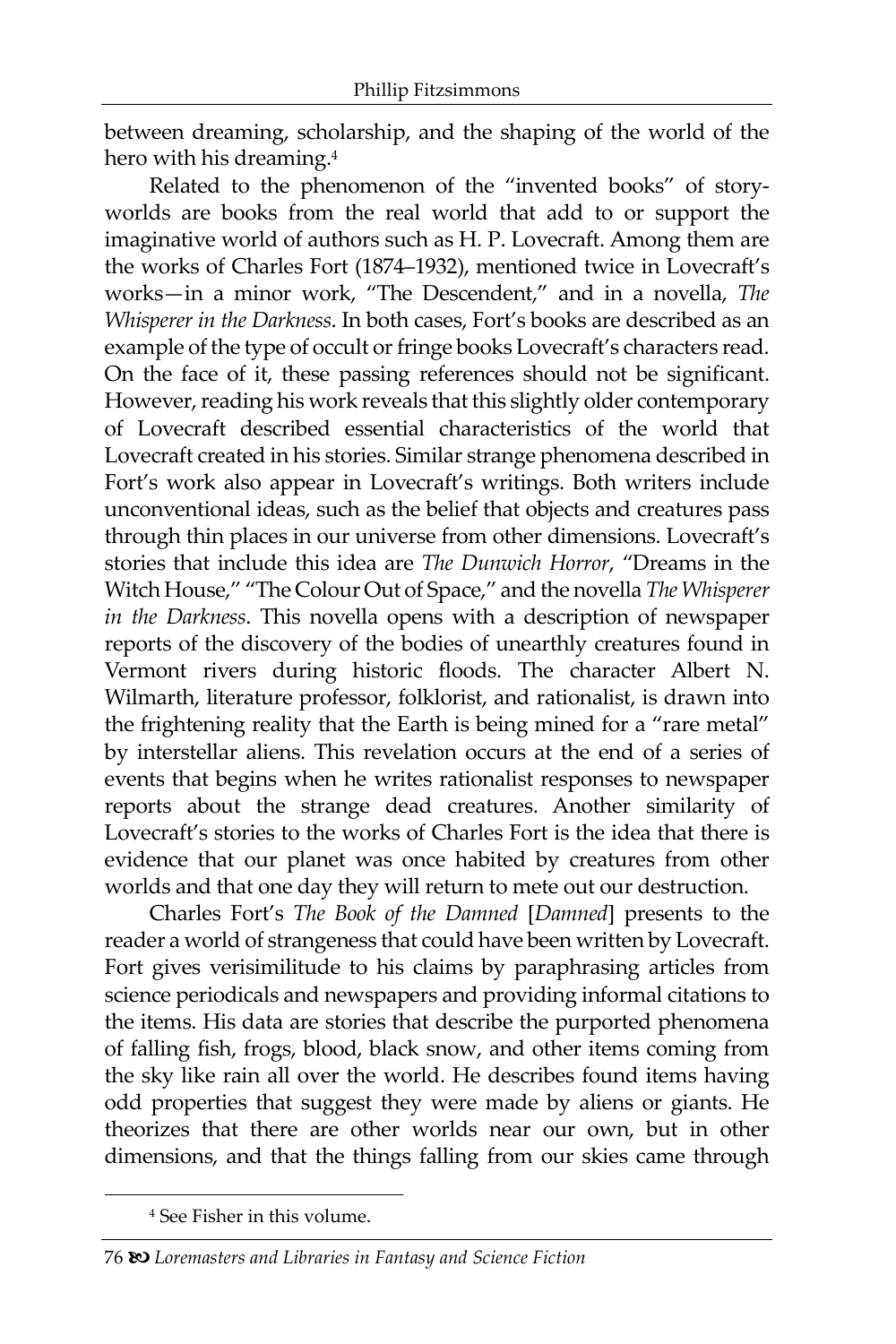weak spots in space where the dimensions meet. In chapter twelve of *The Book of the Damned*, he explicitly voices the cynical opinion that the aliens are so advanced in comparison to humanity that treating us as equals would be equivalent to humans establishing "diplomatic relation(s)" with farm animals (163). He continues to assert that the extra-terrestrials own our planet:

I think we're property. I should say we belong to something: That once upon a time, this earth was No-man's Land, that other worlds explored and colonized here, and fought among themselves for possession, but that now it's owned by something: That something owns this earth—all others warned off. (*Damned* 163)

Fort continues a tongue-in-cheek list of the many ways aliens might have come to Earth and gives a list of things they might have done while visiting, such as "hunting, trading, replenishing harems" (*Damned* 164). He speculates that there will come a time when our owners will return and that humanity will be defenseless against whatever they desire to do with us and our planet.

It is fruitful to include Charles Fort when discussing the works of Lovecraft because his books appear to have contributed to the shape of Lovecraft's story-world. This is seen in both of the authors' portrayals of our doomed and myopic humanity—Fort's paraphrasing of articles from newspapers and journals and Lovecraft's fictional stories—and in how Lovecraft's "ancient Elder Things" will return to threaten our temporary peace. In both Fort and Lovecraft's works, humanity as a whole does not wake up to the threat to which we are blind. Only a few unfortunates and students of the occult, especially of the *Necronomicon*, stumble upon the truth, usually leading to insanity and death.

# **Philip K. Dick**

*The Man in the High Castle* presents a story in which the characters live in an alternative world where the Axis Powers won World War II and divided the United States among them. The East Coast states are ruled by the Nazis, the West Coast states by the Japanese, and the Rocky Mountain states are a neutral area in the center of the country. In the culture of this alternative world, the Japanese victors are obsessed with collecting pre-WWII American historical artifacts. The most popular items are firearms from the American Civil War and from the era of the Old West. The collectors are also interested in items from popular culture such as movie posters, Mickey Mouse watches, Horrors of War, Gum Inc. collecting cards, and even old milk bottle caps, because pre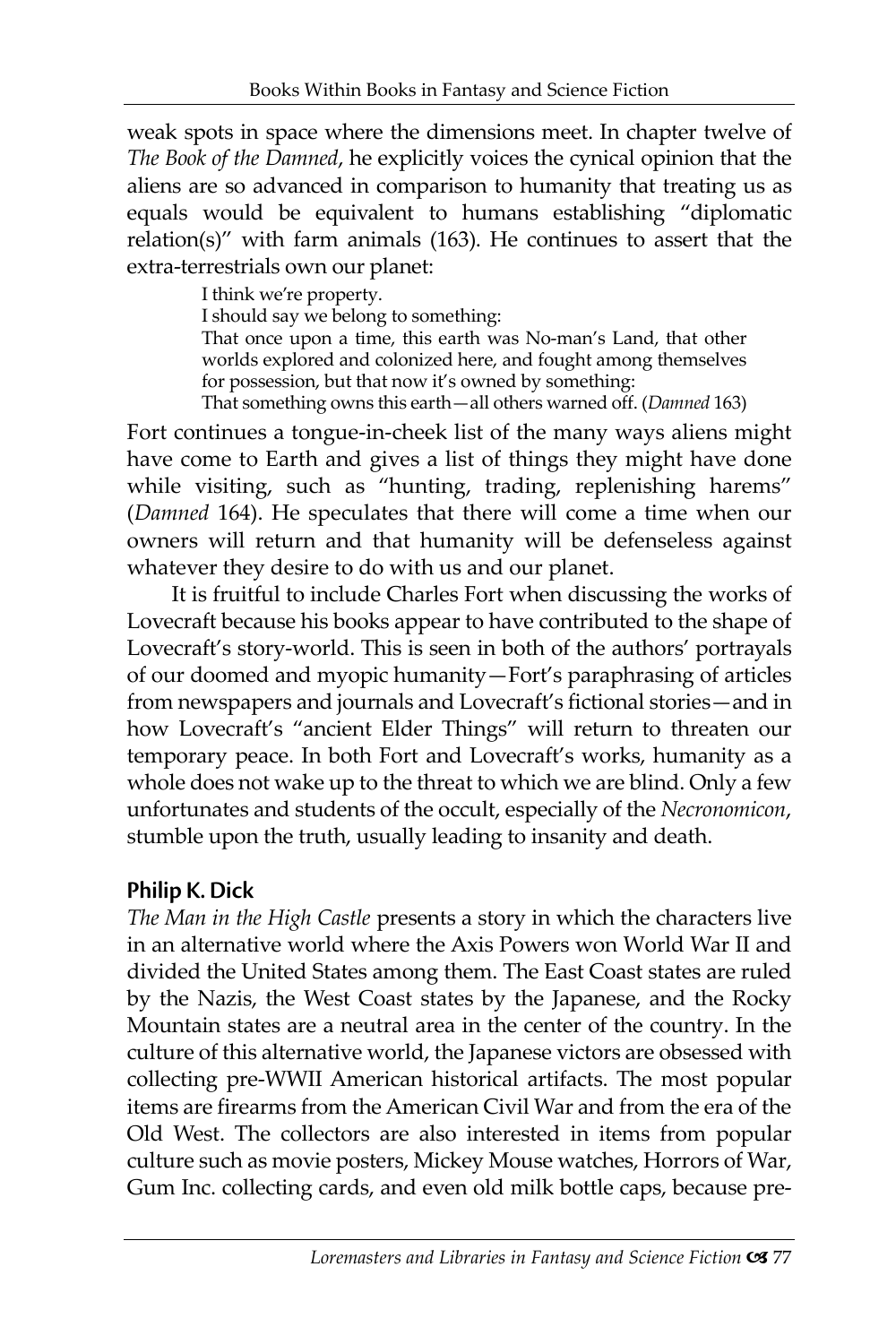WWII era children collected them and played games with their collections of the various items.

The novel opens with Frank Frink, a machinist in a shop that builds reproductions of the western guns that are sold by dealers as genuine antiques. He has just lost his job because he stood up to his boss. The novel shows the process by which Ed McCarthy, his foreman, convinces him to become partners at setting up an independent shop and going into business together to create original jewelry, a move contrary to the known demands of the market. The novel then introduces Robert Childan, a shop owner and dealer of pre-WWII antiques who is persuaded to carry the jewelry on a trial consignment basis. The reader sees the effects of the original artistry upon two of Childan's Japanese customers. Each progresses from dismissal of the jewelry, due to the prejudiced belief that post-WWII Americans cannot create anything of artistic value, to responding to the aesthetic spirit of the new American works of art.

The story of one of the customers is relevant to the thesis of this chapter. Mr. Nobusuke Tagomi, a high Japanese trade official, has just killed a Nazi operative in self-defense during an attack upon his office. He enters Childan's shop with the idea of selling him the antique gun and ammunition that he used in his act of violence. During a scene of painfully artificial courtesy, he listens to Childan's sales pitch of the new American jewelry. Tagomi, in distress over taking a life, makes an impulse purchase of the jewelry while leaving the shop. It is a desperate attempt to try anything that may restore his peace of mind from his distress. He ends up on a park bench probing the jewelry with all of his senses. In an act of frustration, he throws the jewelry away. Tagomi instantly finds himself in the alternative reality in which the Allied Powers won WWII. He sees a freeway that did not exist in his version of reality, and, in confusion, he goes into a diner where a Caucasian man confronts and argues with him when he demands that the Caucasian customers make a space for him to sit. He returns to his version of reality upon finding the piece of jewelry back at the park bench.

Mr. Tagomi redeems himself after his display of racial chauvinism in the diner, when he returns to work. He stands up to Freiherr Hugo Reiss, the Nazi official, who approaches Mr. Tagomi in his office to deny Nazi responsibility for the attack on the Japanese Trade Mission offices. Mr. Tagomi is insulted, uncharacteristically expresses his outrage, and refuses Reiss's request for the transfer of Frank Frink, who was arrested and being held for a graft charge, from Japanese to Nazi detention. Not only does Mr. Tagomi refuse the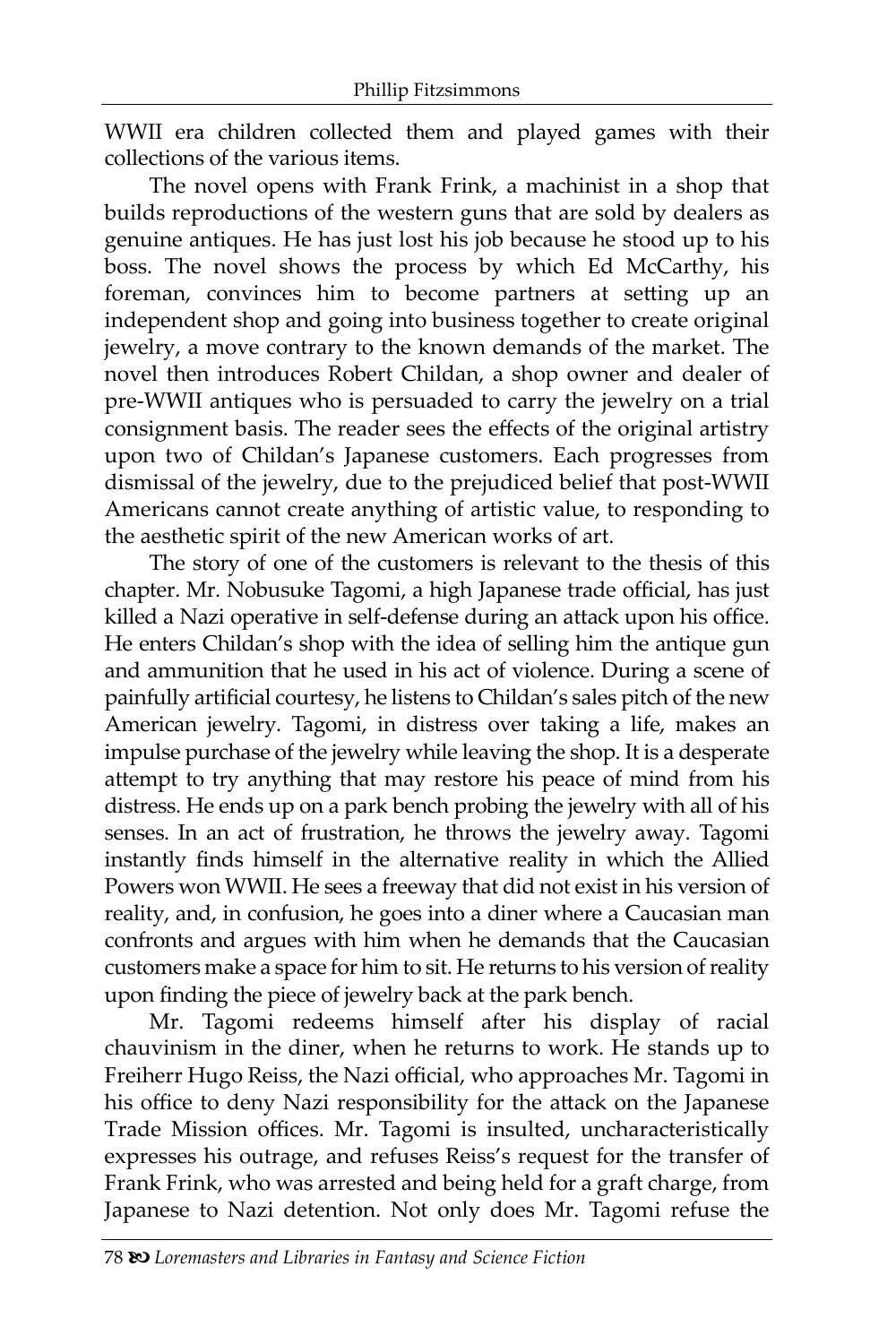transfer, but he writes and signs a new order to release Frink from jail and drop all charges.

As mentioned earlier, in this imaginative world of Philip K. Dick, there is a popular underground novel titled *The Grasshopper Lies Heavy* that describes the alternative history that Mr. Tagomi briefly experienced. The author of the book, Hawthorne Abendsen, lives in the neutral states along the Rocky Mountains. His book is seen by the Japanese and Nazi leadership alike as a threat to their mutual annexation of the United States. A story-thread in Dick's novel shows Juliana Frink, the ex-wife of Frank Frink, after she has moved from the West Coast to the Rocky Mountains. She supports herself as a martial arts instructor. She unknowingly becomes involved with a Nazi operative named Joe Cinnadella, who is posing as a truck driver and was sent to assassinate the author of *The Grasshopper Lies Heavy*. He introduces her to the book and tricks her into believing that he wants to take her on a trip to meet the author. In reality, she is part of Cinnadella's strategy for getting close to Abendsen. He knows from party records that Abendsen is attracted to women of Juliana's type. She uncovers his plans and then kills him in self-defense when he attempts to force her to continue with him on his mission.

Julianna travels alone to Abendsen's home to warn him to protect himself from future assassination attempts. She discovers while visiting Abendsen that the version of reality in which the Allied Powers won WWII is his real world. She also learns that Abendsen consulted the *I Ching* at every stage of writing *The Grasshopper Lies Heavy*. Julianna upsets the Abendsen household by advising them to arm themselves, telling them that she killed a Nazi whose mission was to assassinate the author as well as revealing to the author's household and party guests that he used the *I Ching* in the creation of his famous novel. The last is upsetting to Abendsen, he explains, because the truth reduces him to little more than a typist. After a tense conversation, Julianna leaves the Abendsen house in the dark of the evening with no plans for what she will do next. She considers returning to her exhusband, Frank Frink, but she hasn't decided yet. She leaves on foot with confidence because she knows that she can do anything.

This presentation of characters who believe they live in the real world but are living in a dream or an imaginary construct is a recurring idea in the works of Dick. *Eye in the Sky* is an early novel of his in which the characters, victims of an industrial accident, find themselves in a group dream that changes when each world-imagining dreamer loses consciousness. Throughout the novel, they find themselves moved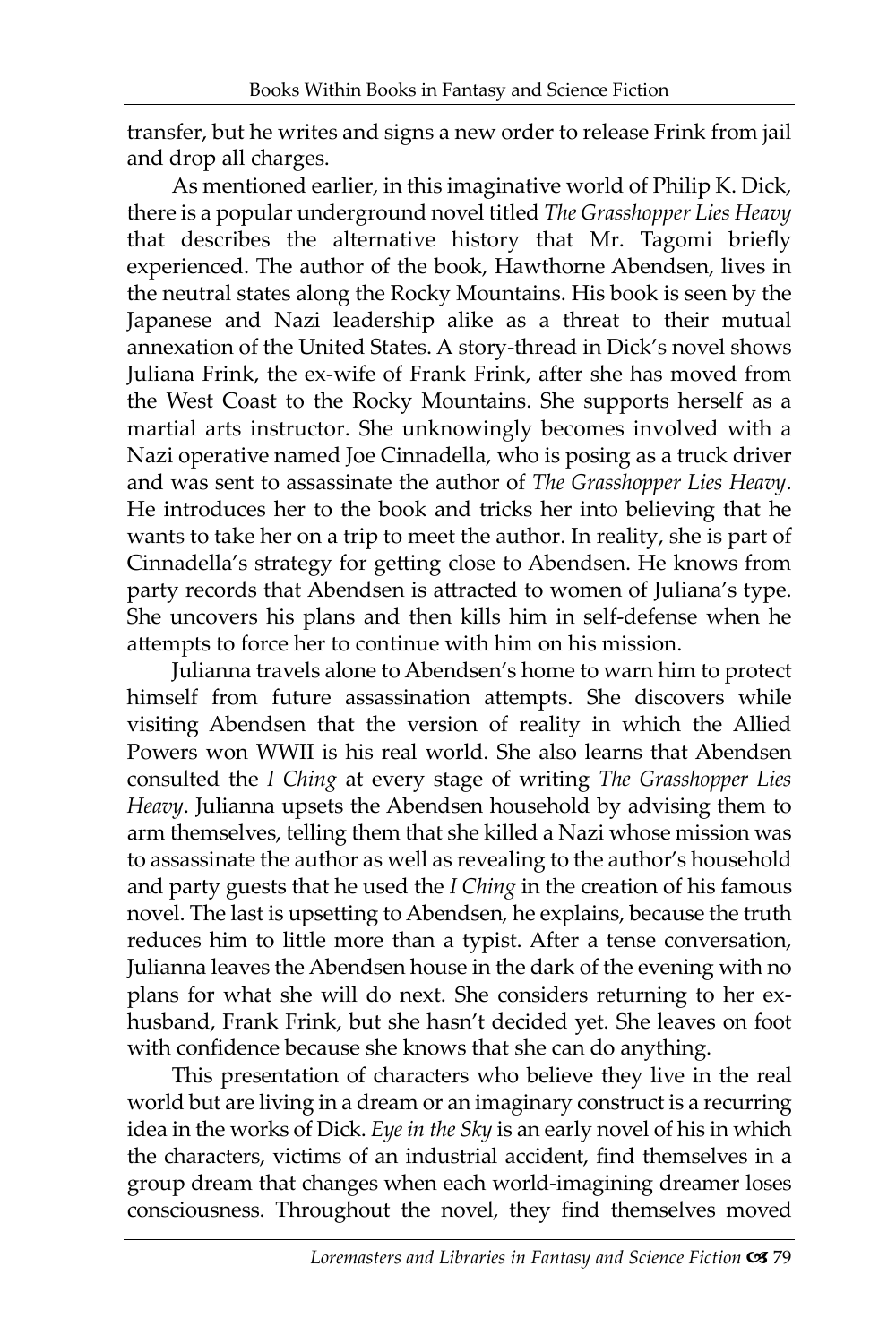from one dream-world to the next, each one worse than the one before. The dream-worlds are projections of each person's superstitions, prejudices, and fears. First, they are in the world of an elderly man who is the member of a fundamentalist Chicago cult from the 1930s. In his world, miracles and prayer replace science, and his racism has humiliating results for the African American tour guide. The title of the book refers to a scene in which two of the characters see the eye of God, which is the size of a lake. Next, the members of the group find themselves in the world of a middle-aged woman, a privileged cultureseeking busy-body who banishes anything she doesn't like. The other members of the group escape her world by provoking her to banish things she needs to remain conscious. Then, the group finds themselves in the terrifying world of a paranoid young woman. Objects within a house are hurtled at them. Eventually, they must flee when the house itself attacks them. The process of passing from bad to worse mental worlds ends when they find themselves in the world of a Communist Party mole. They must survive an armed confrontation between Communist Party Workers and gangster-style Capitalists. An observation Dick developed throughout the novel is that all of the characters—consequently, each of us—live in fantasy worlds without realizing how often they are fantasies or understanding that these fantasies tend to enable superstitions, fears, and prejudices, in addition to empowering the belief that a person is the center of the universe.

As with the connection between the real-world works of Charles Fort and the stories of H. P. Lovecraft, the *I Ching* is a real-world divination text that is significant within the fictional world of *The Man in the High Castle*. In the novel, Frank Frink consults the *I Ching* to help him decide if he should go into business with Ed McCarthy. Frink compulsively consults the book for all decisions and uses it to help him understand events in his life such as the loss of Julianna Frink, his ex-wife. In one section of the novel, two characters simultaneously consult the *I Ching*: Frank Frink receives an encouraging reading about his new business opportunity, while Mr. Tagomi tries to find out how a business deal of his own will turn out. The reader also sees Julianna Frink turning to the oracle throughout her scenes in the novel. The Japanese hero of the book explains:

> "We are absurd," Mr. Tagomi said. "because we live by a fivethousand-year-old book. We set it questions as if it were alive. It *is*  alive. As is the Christian Bible; many books are actually alive. Not in metaphoric fashion. Spirit animates it. Do you see?" (*High Castle* 72)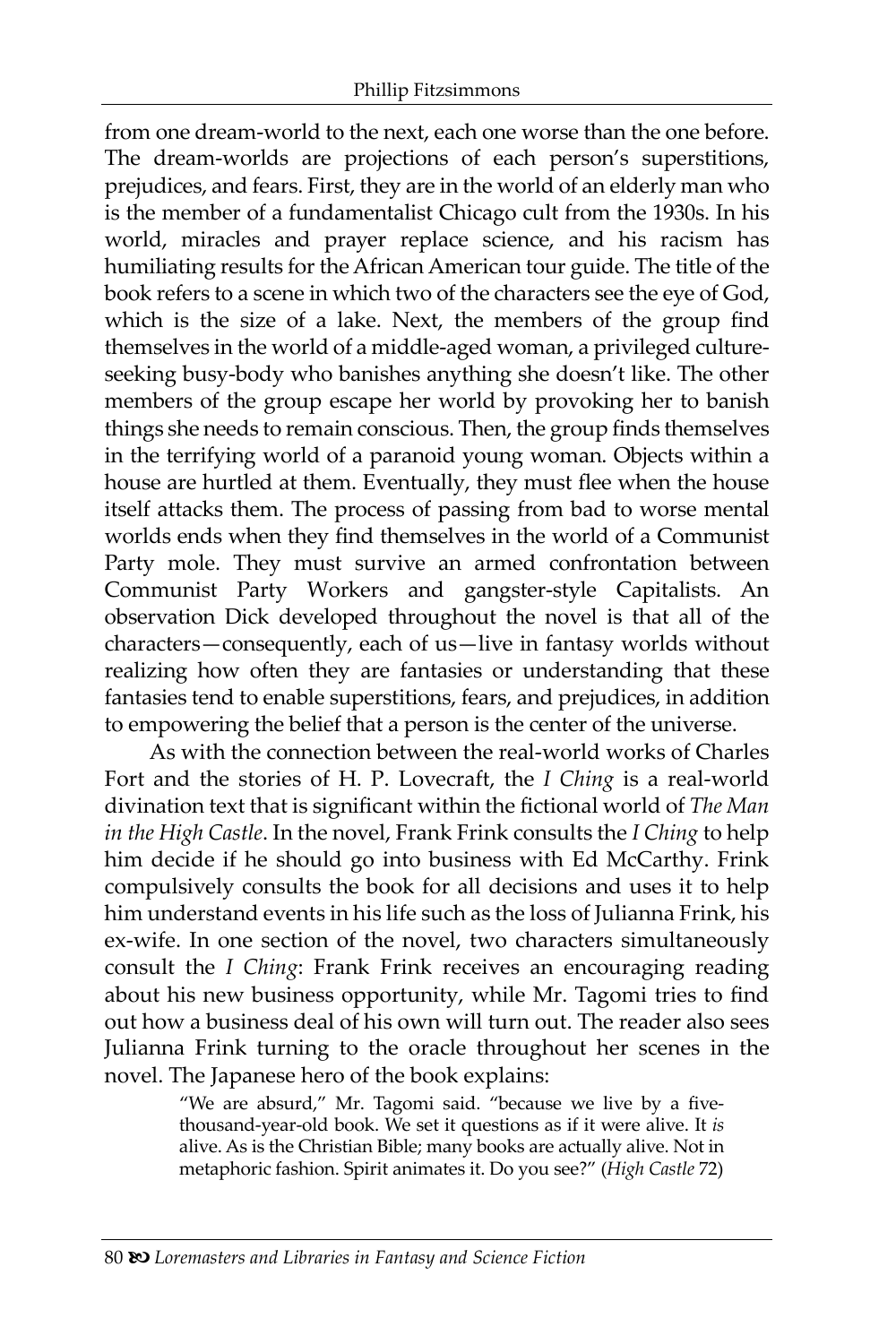The *I Ching* was an important book to Dick, who was known to consult it often himself, much like Frank Frink. In the following quotation from *The Exegesis of Philip K. Dick* [*Exegesis*], the editors describe the book in the glossary:

> *I Ching:* An ancient Chinese text used as a tool for divination […] Dick, [...] consulted the *I Ching* frequently and claimed to have used it to resolve turning points in the plot of *The Man in the High Castle* (1962), which also features an oracular book written using the *I Ching*. (925)

It is scarcely possible to overstate the significance of the *I Ching* to Dick, personally and within his story worlds. The Wilhelm/Baynes translation, which he owned and consulted (*Exegesis* 925), contains a foreword by C. S. Jung (1947) [Jung] in which the prominent psychologist explains the legitimacy of using the book as an oracle for sincere seekers. He explains that it is a tool to reveal the user's subconscious knowledge of the answers to questions they have about the world around them. He describes his experience of consulting the *I Ching* throughout every step of composing his Foreword to the Wilhelm/Baynes translation (Jung). Dick's use of the *I Ching*, mentioned above, when writing *The Man in the High Castle* and his character Hawthorne Abendsen's similar consultations of the oracle while writing *The Grasshopper Lies Heavy* are identical to Jung's consultations of the Oracle just mentioned.

The *I Ching*, as it appears in the works of Philip K. Dick, is an example of a real-world book used as an oracle that has affected the lives of its readers for thousands of years. Thus, it is world-shaping in our reality as well as in Dick's imagined realities. At the same time, it is a structural keystone of the story and world of the novel, *The Man in the High Castle*, and in its alternative history, *The Grasshopper Lies Heavy*.

### **Benny Russell**

*Star Trek: Deep Space Nine*, in both its television episodes and associated novels, includes a number of "invented books" that figure prominently in the fictional lives of the characters. They include the Bajoran religious texts, *When the Prophets Cried* and the evil *The Book of the Kosst Amojan, The Ferengi Rules of Acquisition*, and three titles from the Cardassian culture the mystery genre of the Enigma Tales; the epic *The Never-Ending Sacrifice* [*Sacrifice*]; and their religious text, the *Hebitian Records*. I include *Deep Space Nine* [*DS9*] in this chapter because the television series and related novels repeatedly examine the many cultures in its fictional universe as they both clash and co-exist. In order to live side by side, the characters often must learn about and tolerate the religions, literature, customs, and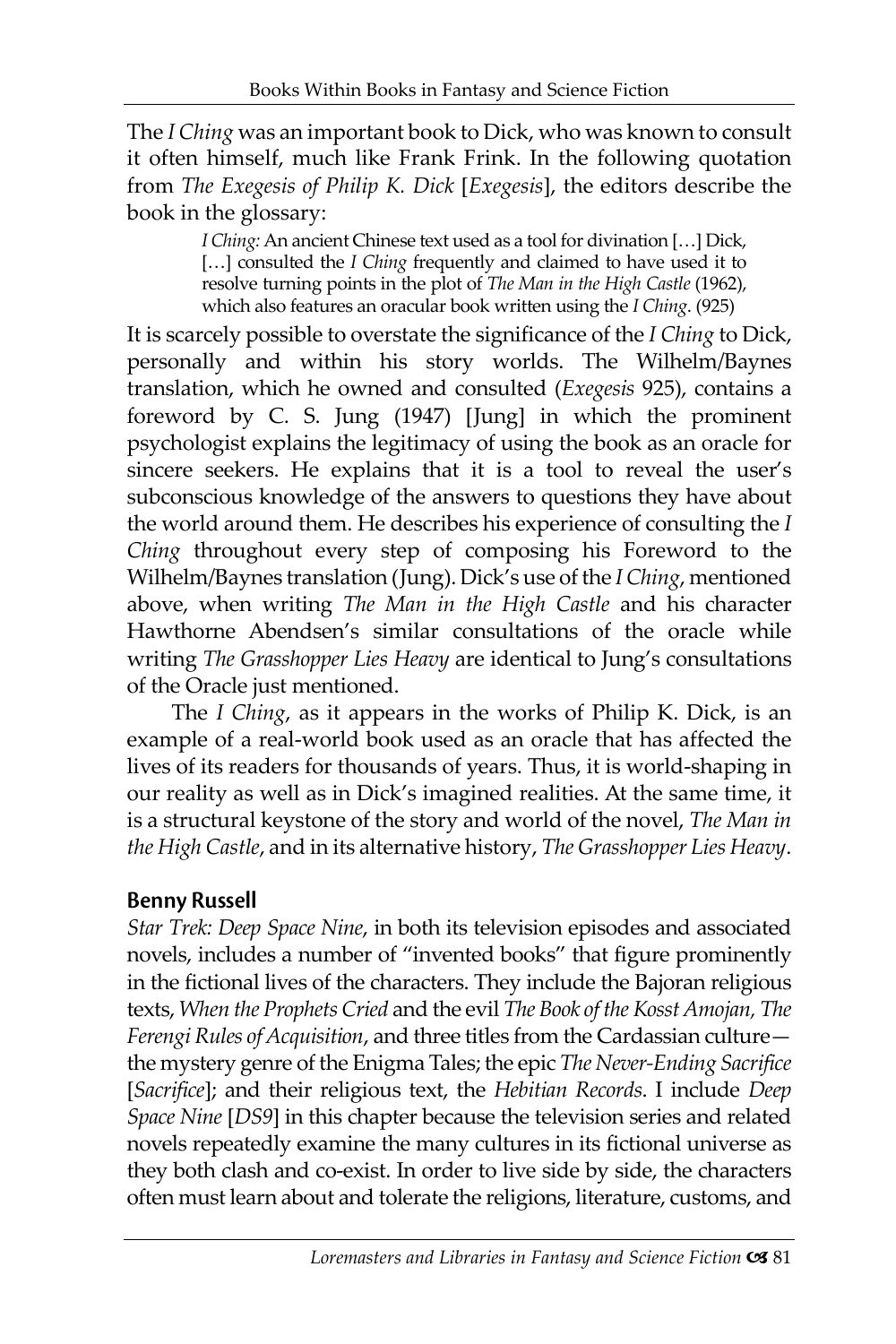other forms of expression of many different peoples. At the center of these exchanges is Benjamin Sisko, a Starfleet commander at the beginning of the series who is promoted to captain at the end of season three and whose position requires him to negotiate or interact with the many races on the station. On top of that, Sisko is seen as a religious figure, the Emissary, to the natives of the planet Bajor who own the station. He is believed to be the Emissary because of his direct experience with the Prophets, a nontemporal alien race whom the Bajorans worship as gods. Many episodes involve Sisko mediating conflicts among the residents of and visitors to Deep Space Nine. Just as in the real world, peaceful co-existence in that fictional corner of the universe can be difficult, but—once again mirroring reality—shared experiences and understanding can achieve what is initially thought to be impossible.

How that achievement occurs is perhaps best reflected in the episode "Far Beyond the Stars," which chronicles the attempts by Benny Russell, a 1950s African American science fiction writer, to publish his story about an African American captain of the space station Deep Space Nine. What seems fantastical in 1950s Earth is reality in the 24th century, as, by then in the episode's story arc, Captain Benjamin Sisko experiences Benny Russell's reality while suffering from seizures induced by the Prophets. In Russell's world, after many setbacks, he is told by a street preacher that he is both "the dreamer and the dream" ("Beyond"). Russell's dream—his novella—describes the adventures of Captain Sisko and his crew on the space station Deep Space Nine; meanwhile, Sisko's dream—his seizure-induced hallucination—is that Russell will persevere in a time when African American achievement was denigrated and thwarted. Near the end of the episode, Russell is beaten by the police, learns his novella has been pulped, and is told he has been fired from his magazine job. Even so, Russell insists, his dream cannot be destroyed. The editor Douglas Pabst tells him to calm down, or they will call the police. Russell's response is among the most significant and moving speeches in the entire television series.

> BENNY. You go ahead! Call them! Call anybody you want. They can't do anything to me. Not anymore. And nor can any of you. I am a human being, damn it. You can deny me all you want but you cannot deny Ben Sisko. He exists! That future, that space station, all those people, they exist in here. In my mind, I created it. And every one of you know it. You read it. It's here. You hear what I'm telling you? You can pulp a story but you cannot destroy an idea. Don't you understand? That's ancient knowledge. You cannot destroy an idea. That future, I created it, and it's real. Don't you understand? It is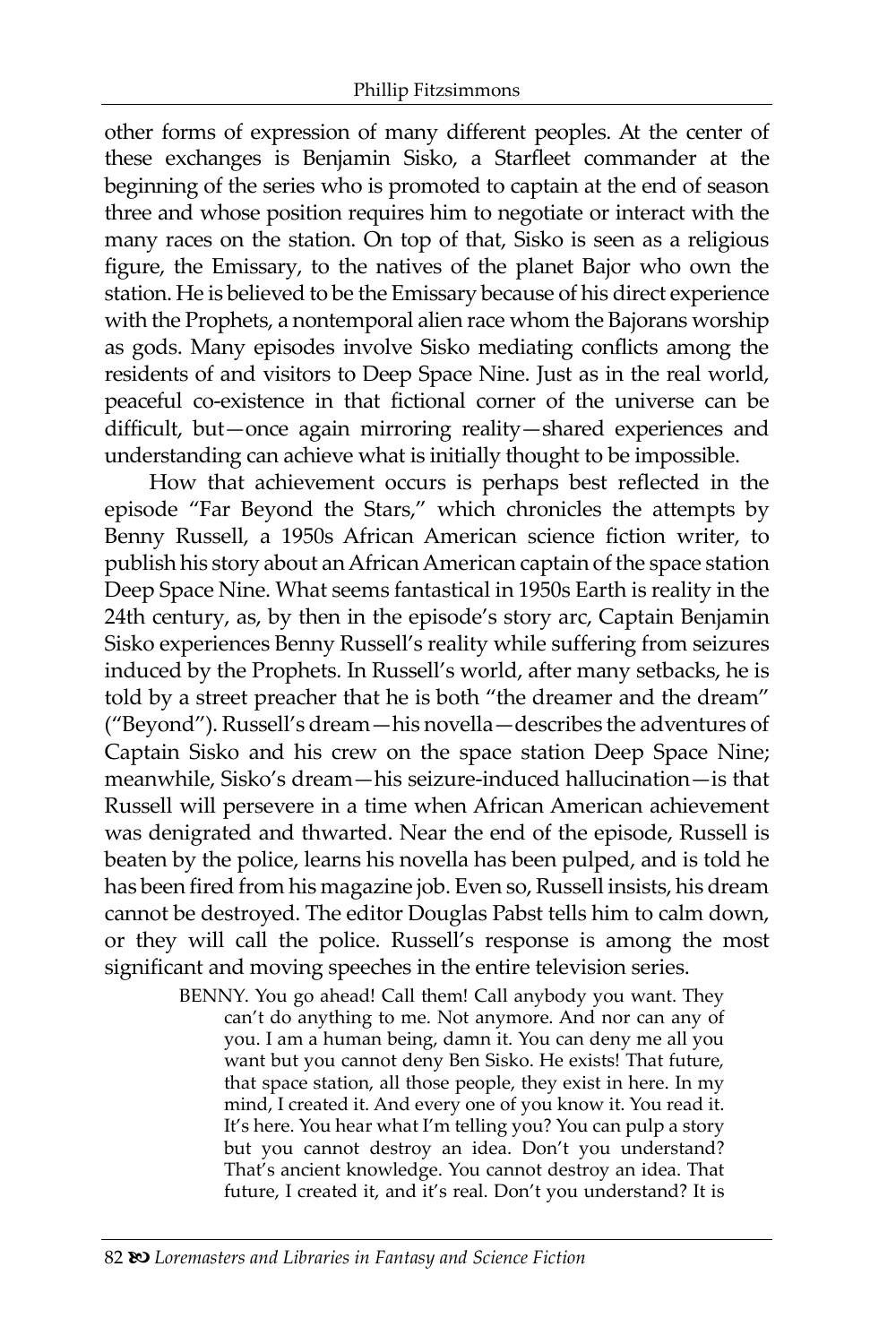real! I created it and it's real! It's real! Oh, God. (Benny collapses, sobbing.) ("Beyond")

At the end of "Far Beyond the Stars," the revived Sisko ponders his identity, asking "who is the dreamer and who is the dream?" He wonders if, in fact, he is the product of the writer Benny Russell's imagination, or if things are as they seem, with Captain Benjamin Sisko being the fount of his existence and Russell being a vision sent to him by the Prophets to help him decide what he will do next during an intergalactic war.

During the television show's last season, Sisko struggles with a crisis in which the Prophets are defeated by their enemies, the Pahwraiths. This defeat severs the Prophets' connection with the people of Bajor. In the midst of this crisis, Sisko again experiences visions of being Benny Russell. In the hallucinations, Russell is confined to an asylum, and his doctor tells him he can be cured of his delusions of Benjamin Sisko if he will paint over the story that he has written on the walls of his cell. As Sisko grapples with how best to help Bajor, Russell agonizes over whether to paint over his fictional world or not. Finally, he chooses his created world and continues to write and completes the *DS9* story. The result is that Sisko is able to release the Prophets from their confinement by the Pah-wraiths, allowing the Prophets to reconnect with Bajor. All of the Sisko/Russell storyline is an explicit presentation of the power of written stories, in reality or within fictional worlds, to change the worlds in which they exist.

As the Emissary, Sisko becomes well-versed in the Bajoran religious prophecies. As the station administrator, he also becomes familiar with the central text of the Ferengi culture, *The Ferengi Rules of Acquisition*, because the station's most important retail establishment is owned by a Ferengi named Quark, son of Keldar. The Ferengi culture is based entirely on commerce, and *The Rules of Acquisition* are both a social guide and a religious text reflecting their philosophy that business is the primary and even sacred activity for a Ferengi (Behr vi). Representative of the text is the first Rule of Acquisition, "Once you have their money, never give it back" (Behr 2), which appears in the episode "The Nagus." The eighteenth Rule, "A Ferengi without profit is no Ferengi at all" (Behr 11), appears in the episode "Heart of Stone." Three Ferengi—Quark, his brother Rom, and Rom's son Nog—become important characters across the seven-season series, with many stories showing how their values frequently conflict with Sisko's Star Fleet and the United Federation of Planets' sensibilities. One episode, "The Jem'Hadar," concludes with Sisko admitting to and taking a step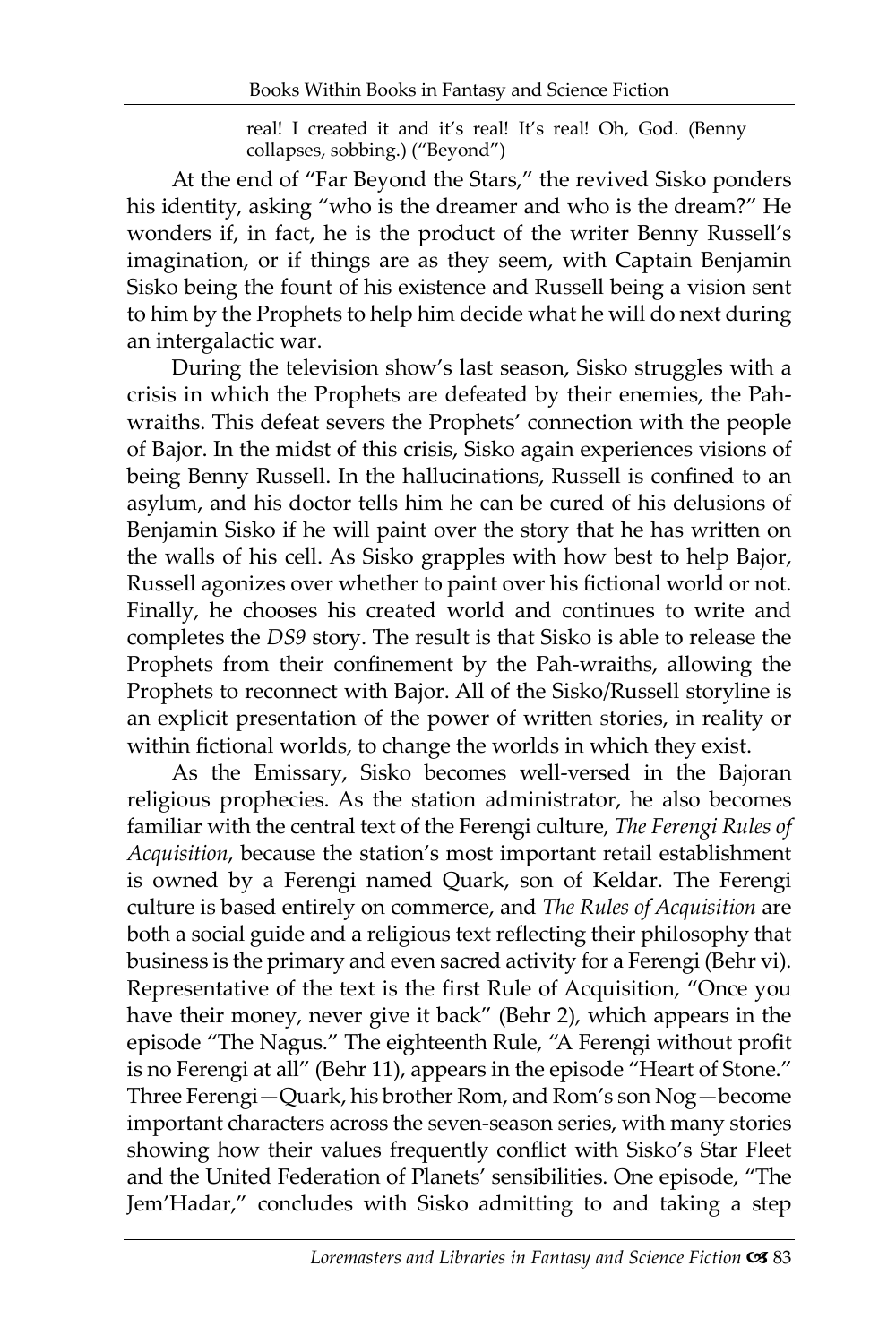toward overcoming his own bias against Quark specifically and the Ferengi in general. Throughout the long arc of the series, Sisko develops an appreciation for Quark, Nog, and Rom as individuals as well as a deeper understanding of the ways of the Ferengi as a people. Indeed, Sisko eventually agrees to sponsor the nephew Nog's application to become the first Ferengi member of StarFleet.

Thus, Sisko serves within the context of the DS9 stories as a dreamer who effects justice and peace in his world, motivated in part by his appreciation of two alien religious texts. In addition, he is himself the dream of a fiction writer who wants to bring about those changes within his own time. The role of Benny Russell's invented stories as the possible origin of an entire story-world and of Sisko himself demonstrates the creative power of books to change all worlds. In fact, the long story arc of the *Deep Space Nine*television show ends with the episode "What You Leave Behind" ["Behind"], which shows the destruction of *The Book of the Kosst Amojan*, a book of black magic similar to Lovecraft's *Necronomicon*, used to release the aforementioned Pah-wraiths. In this episode, the Pah-wraiths are released from their own confinement to the Fire Caves by Kai Winn, an embittered religious leader, using recitations of ancient Bajoran incantations from *The Book of the Kosst Amojan*. The scenes of this ritual are akin to the recitations described earlier in the works of Lovecraft. As in Lovecraft's stories, the purpose of releasing the Pah-wraiths is so they will burn and destroy the world of Bajor.

Gul Dukat, the principal villain throughout all seven seasons of the show, describes his purpose of assisting the Kai in releasing the evil spirits: "Soon the Pah-wraiths will burn across Bajor, the Celestial Temple, the Alpha Quadrant. Can you picture it? An entire universe set in flames, to burn for all eternity" ("Behind"). The destruction of the book by Sisko re-imprisons the Pah-wraiths along with Gul Dukat in the Fire Caves for eternity. The Prophets tell Sisko that "the Emissary has completed his task" ("Behind"). They confirm that the book was a "key" to "a door that can never be opened again" ("Behind"). Concluding the series with this solution demonstrates the creative power of books in all story-worlds. It is a fitting way to end a series that repeatedly shows a reverence and value for books and learning.

Hour-long episodes—the television equivalent of short stories can offer only a glimpse of these cultural impacts on a handful of characters such as Benjamin Sisko, but the franchise novels inspired by the television series go much deeper. One novel building on the fictive Cardassian epic, and sharing its title, is *The Never-Ending Sacrifice* by Una McCormack. She presents the story of the Cardassian boy, Rugal, who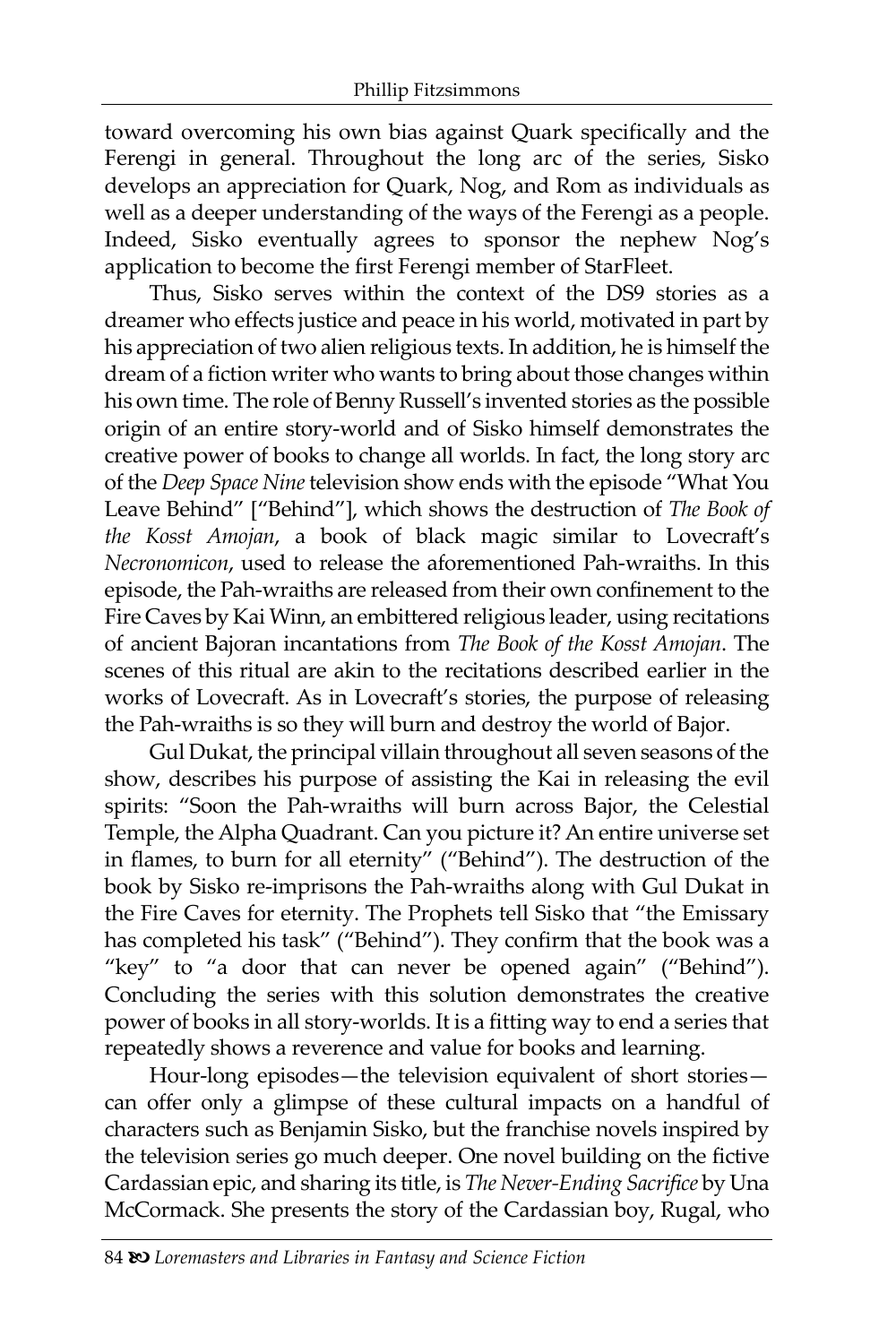first appears in the television episode "Cardassians." He was a war orphan adopted, loved, and raised by a Bajoran couple. He comes to the attention of the authorities during an incident when he and his adopted father are on the station. Rugal is forced by the Federation legal system, due to a decision of then-Commander Sisko, to return him to Cardassia with his biological father, a national politician. The novel picks up where the episode, "Cardassians," leaves off. The Cardassian epic *The Never-Ending Sacrifice,* an invented book, follows the members of a family who sacrifice themselves through several generations to the supposed higher interests of Cardassian Society. Rugal discovers that *The Never-Ending Sacrifice* is also the title of an academic book in which Dr. Natima Lang, a fictional academic who appears in the episode "Profit and Loss," criticizes the Cardassian culture for always sacrificing the individual interests of its own people throughout its history. Dr. Lang's book inspires Rugal to live a life of caring service, and he always acts to make his native world and culture more responsible and compassionate, or, just like Russell and Sisko, he becomes the dreamer building the dream. This wonderful piece of science fiction world-building gives the reader a deep understanding of Cardassian history, including an explanation of how the Cardassians justify the annexation of Bajor to themselves, and describes the disintegration and reconstruction of their society at the end of a devastating intergalactic war. Rugal lives his own epic, attempting to return to his adoptive parents on Bajor, fighting and struggling for survival after their deaths, and finally rebuilding his life despite his many setbacks. Though a rarity, *The Never-Ending Sacrifice* is both a good franchise novel and good science fiction, without qualification, that provides a satisfying fictional world, people, and culture. In doing so it meets Tolkien's requirements for world-building as described in "On Fairy-stories*.*"

The final literary form in this discussion that is part of the *Star Trek: Deep Space Nine* universe comes in the form of the Cardassian Enigma Tales associated with Elim Garak, who was the former Cardassian spy banished by his superior to live on DS9, during the years portrayed in the television show, and who survives by working as a tailor. In the season 3 episode, "Distant Voices," he describes the Enigma Tales to his friend Dr. Julian Bashir as a genre of mystery novel in which everyone is guilty. The genre is brought up again in the relaunch novels about Cardassians, and the Enigma Tales are mentioned often with both disapproval and appreciation by various characters, much as we realworld readers of fantasy and science fiction literature debate our own tastes. For example, Rugal's grandmother spends all of her time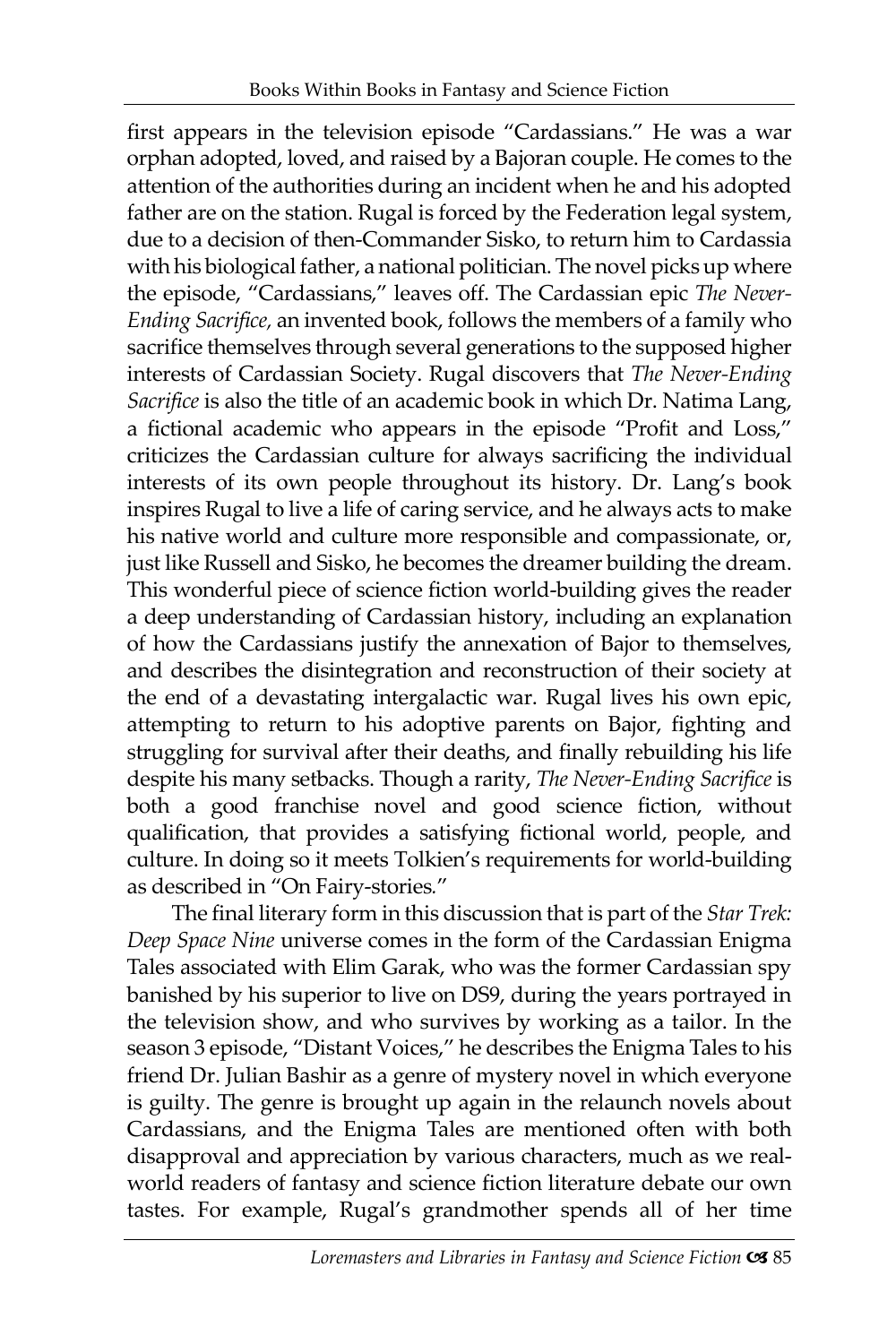reading Enigma Tales ("Sacrifice"). In the final Cardassian novel, *Enigma Tales*, we see once again that Garak loves them and yearns, after returning to his war-torn planet, for time to read the latest volume, months after its publication. The title of the 2017 novel and repeated references to the genre throughout the book series signify the importance of the genre within the world of *DS9*.

# **Conclusion**

This chapter has explored examples of "invented books" and the trope that characters are "the dreamer and the dream" in fantasy and science fiction literature throughout the 20th century. The works of H. P. Lovecraft, Philip K. Dick, and the writers of the *Deep Space Nine* stories were chosen for this discussion because they span the length of the century that saw fantasy and science fiction develop into the genres we know and love today. From that century, J. R. R. Tolkien stands among the giants of fictional world-building in the high standards his stories of Middle-earth have set for other authors. His work has influenced and challenged most fantasy and science fiction writers from his time to the present, inspiring the attempt to equal his achievements. Tolkien's essay "On Fairy-stories" also articulates that the goal of every fantasy writer should be to create fantastic elements in his or her worldbuilding that are so consistent and integral to the imagined world that they will inspire "secondary belief" (61) within their readers. The challenge of fantasy and science fiction is for the fantastical elements to behave as structural keystones to their story-worlds instead of acting only as interesting texture or decoration for the stories in which they appear. The authors discussed here have made these elements integral to the logic of their stories and shown them to be a part of the formation and structure of the worlds in which they exist. In all of the cases described above, these elements are used in a way that adds depth and contributes to the strength of their story-worlds with the result of satisfying the "green sun" standard that J. R. R. Tolkien established in "On Fairy-stories." In addition, I believe that the authors H. P. Lovecraft, Philip K. Dick, and the various writers of the *Deep Space Nine* episodes and novels are all engaged, to varying degrees, in Tolkien's "elvish craft," in "story-making in its primary and most potent mode."5

<sup>5</sup> I would like to thank Dr. Denise Landrum-Geyer for reading this chapter and making comments for its improvement.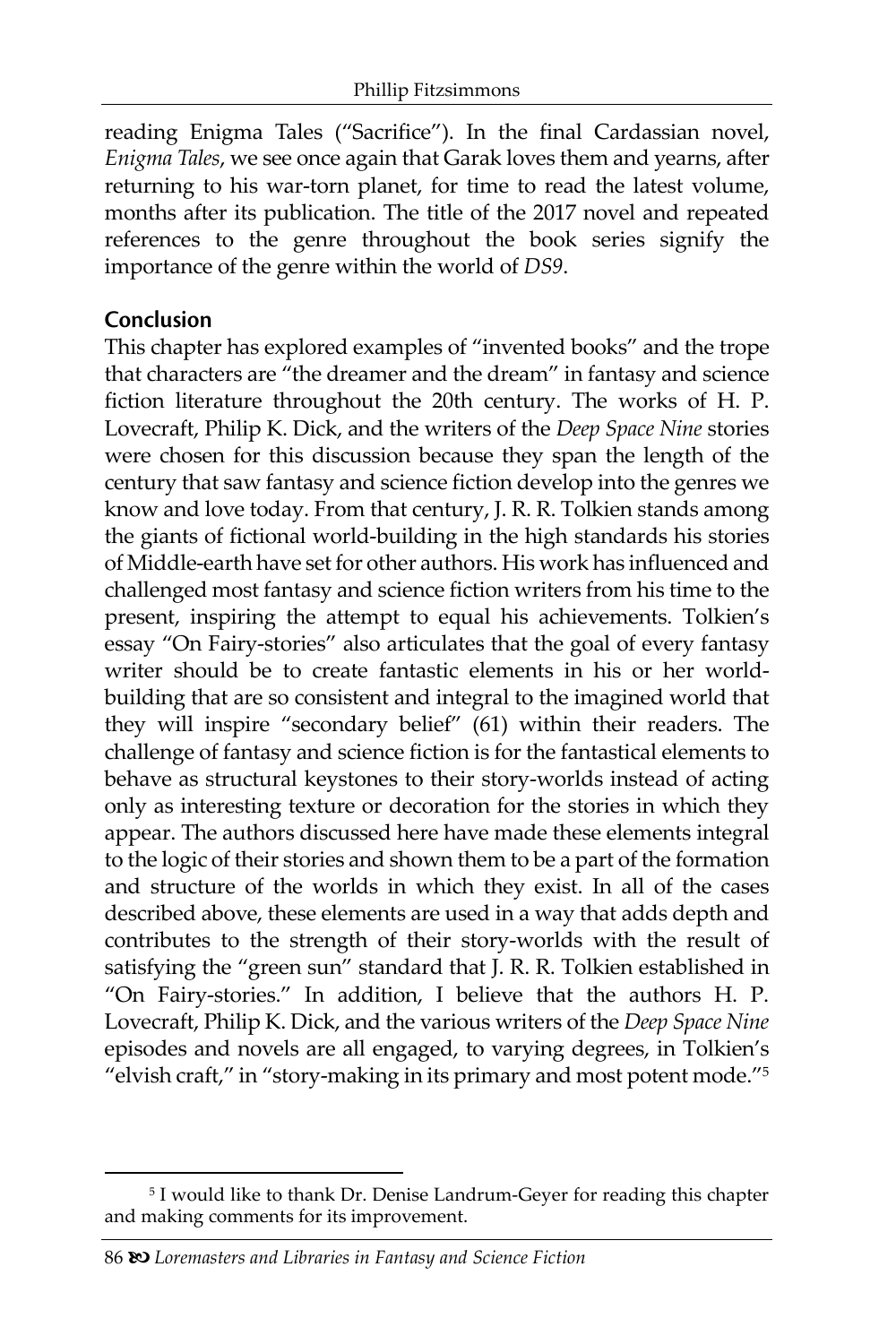## **Works Cited**

Behr, Ira Steven. *The Ferengi Rules of Acquisition.* Pocket Books, 1995.

- Dick, Philip K. *Eye in the Sky.* Vintage Books, 2003.
- ——. *The Exegesis of Philip K Dick.* Edited by Pamela Jackson and Jonathan Lethem, Houghton Mifflin Harcourt, 2011.

Dillard, J. M., et al. *Emissary.* Pocket Books, 1993.

- "Distant Voices." *Star Trek: Deep Space Nine*, created by Rick Berman and Michael Piller, season 3, episode 18, Paramount Pictures, 10 Apr. 1995.
- Fallon, Claire. "Fictional Books Within Books We Wish Were Real." *Huffpost.* 23 Oct. 2014, huffingtonpost.com/2014/10/23/fictionalbooks-within-bo\_n\_6024472.html.
- "Far Beyond the Stars." *Star Trek: Deep Space Nine*, created by Rick Berman and Michael Piller, season 6, episode 13, Paramount Pictures, 11 Feb. 1998.
- Flieger, Verlyn. "The Arch and the Keystone." *Mythlore*, vol. 38, no. 1, #135, 2019, pp. 1–18.
- Fort, Charles. *The Complete Books of Charles Fort: The Book of the Damned / Lo! / Wild Talents / New Lands*. Dover Publications, 1974.
- "Heart of Stone." *Star Trek: Deep Space Nine*, created by Rick Berman and Michael Piller, season 3, episode 14, Paramount Pictures, 6 Feb. 1995.

*The Invisible Library*. 14 July 2006. Archived on the *Internet Archive: Wayback Machine* at: web.archive.org/web/20011215090703fw\_/ http://invisiblelibrary.com/index.html.

*The Invisible Library*. 17 Apr. 2008, invislib.blogspot.com.

Joshi, S. T. *H. P. Lovecraft and Lovecraft Criticism: An Annotated Bibliography*. Borgo Press, 2002.

Jung, C. G. Foreword. *The I Ching or Book of Changes.* by Anonymous. Translated by Richard Wilhelm and Cary F. Baynes, 1967, 3rd ed., Princeton UP, 1949, pp. xxi–xxxix.

- Kennedy, George A. *Fictitious Authors and Imaginary Novels in French, English, and American Fiction from the 18th to the Start of the 21st Century.* Edwin Mellen Press, 2004.
- "List of fictional books." *Wikipedia*. 7 Nov. 2019. Archived on the *Internet Archive: Wayback Machine* at: web.archive.org/web/20191107042956/ en.wikipedia.org/wiki/List\_of\_fictional\_books.
- Loucks, Donovan K. "Lovecraft's Fiction (Publication Order)." *The H. P. Lovecraft Archive.* hplovecraft.com/writings/fiction/publish.aspx.
- Lovecraft, H. P. *Complete Works of H. P. Lovecraft*. Delphi Classics, 2013. ——. *At the Mountains of Madness and Other Tales of Terror*. Del Rey, 1985.

<sup>——</sup>. *The Man in the High Castle.* Vintage Books, 1992.